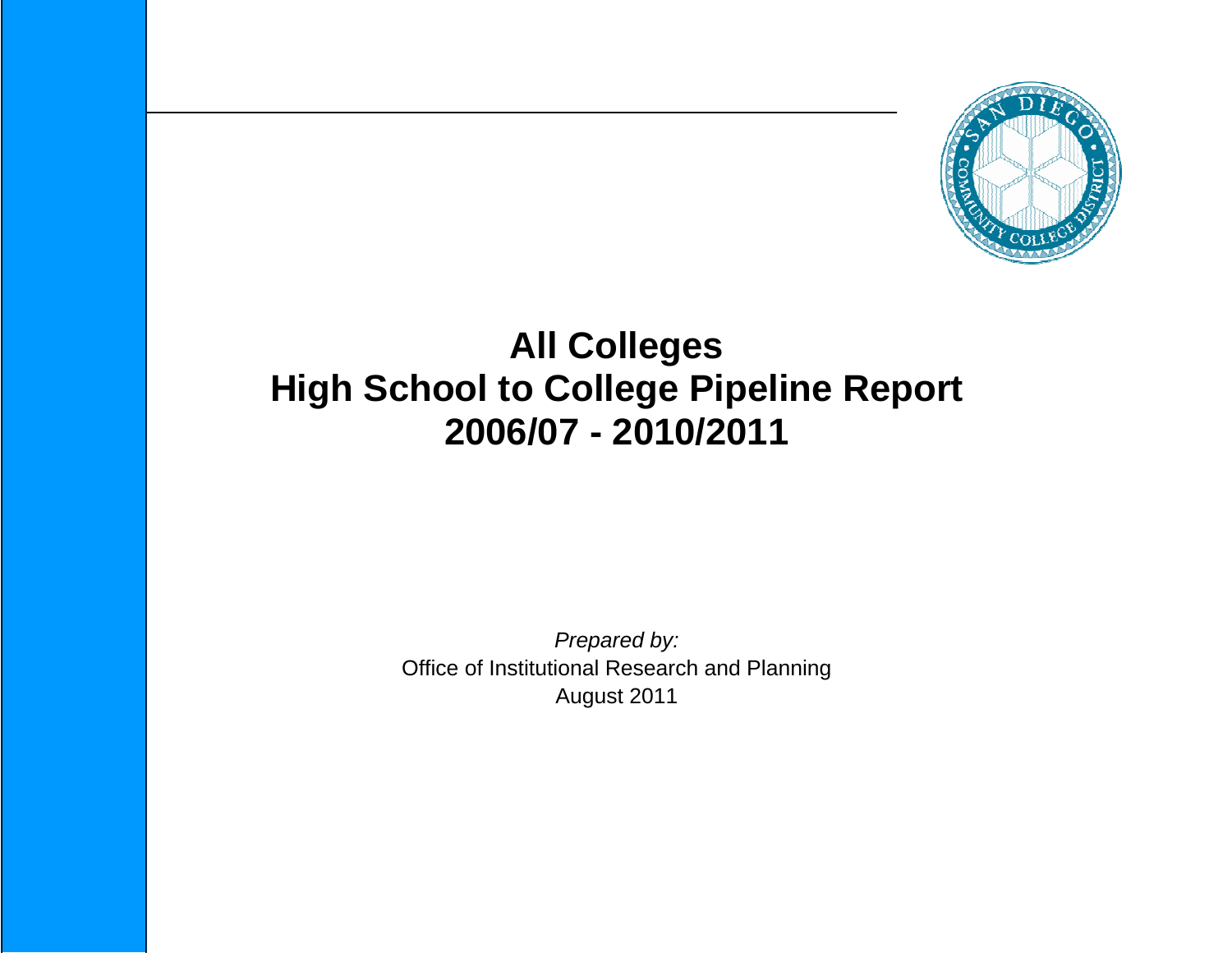## **Table of Contents**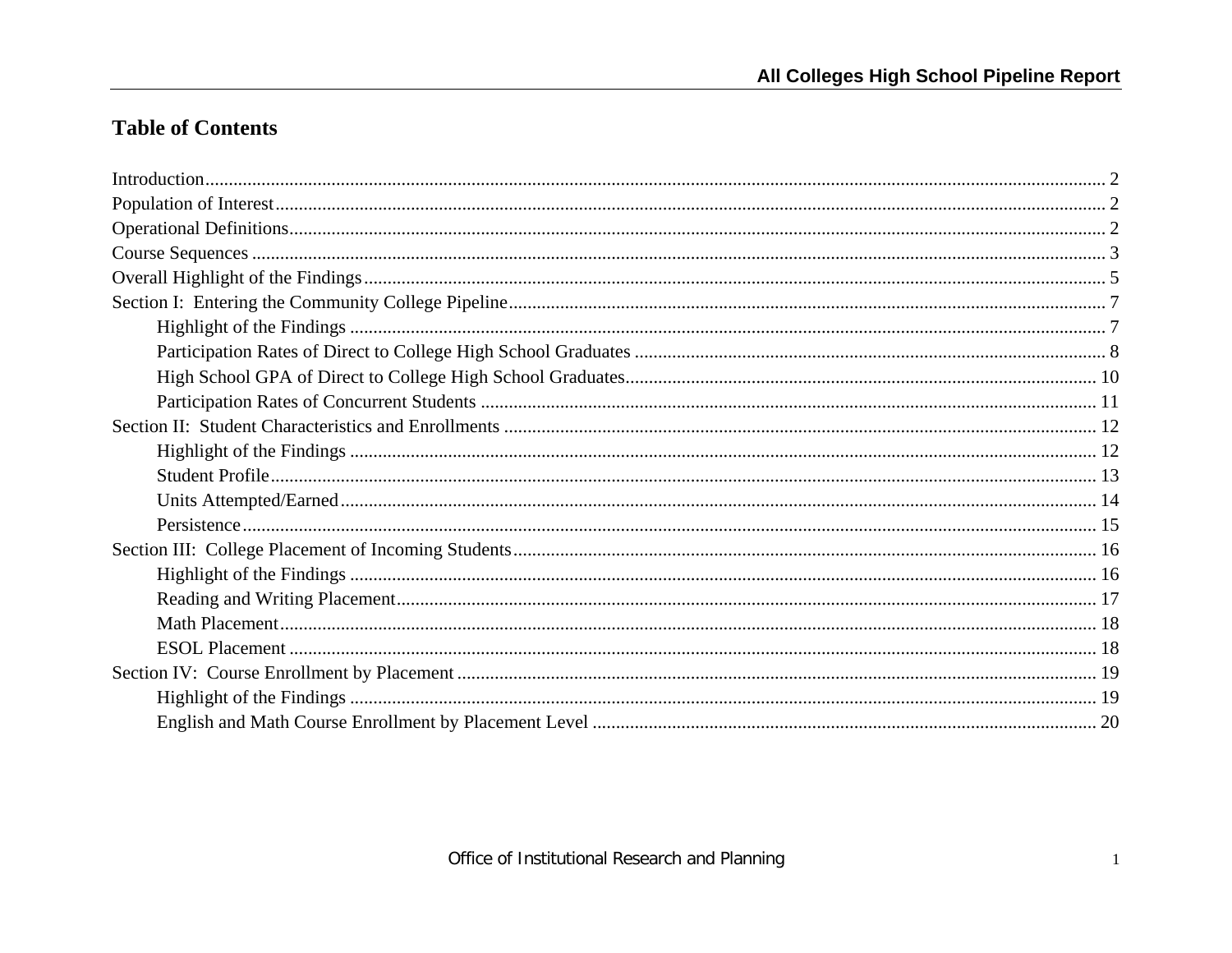## **Introduction**

The Annual High School Pipeline Report provides a comprehensive and descriptive analysis of incoming first-time to college high school graduates. The report is part of a larger initiative to provide the colleges and the district with information for integrating plans and strategies that support student success and enrollment management. The report is intended to inform college and district decision-making, instructional programs and support services planning, and outreach and marketing.

The High School Pipeline report series comprises four reports: 1) All Colleges, 2) City College/ECC, 3) Mesa College, and 4) Miramar College. Each report contains four sections that focus on enrollment patterns and placement as students enter college for the first time. The first section focuses on students' entry into an SDCCD college via high school-to-college graduate participation rates, and high school-to-college concurrent student participation rates. First-time to college high school graduates are the focus of the remaining sections, including student characteristics and college enrollment patterns in Section II; reading, writing, math, and ESOL placements in Section III; and finally, English and math enrollments by placement level in Section IV. In most instances, benchmark information is provided as a point of comparison, such as 3- or 5-year averages and/or percentage change.

#### **Population of Interest**

**First-time to college high school graduates** are students who reported completion from a high school within four years of subsequently enrolling at an SDCCD college for the first time. First-time to college students are those students who indicated on their application for admission that they had not previously attended SDCCD or another college or university. For the purposes of this study, high school graduates are those students that received a certification of California high school proficiency, a G.E.D./high school certificate, or a high school diploma, including a foreign high school diploma. Unless otherwise noted, students who are concurrently attending high school, a 4-year institution, or adult school are excluded from this population.

#### **Operational Definitions**

**Annual Persistence Rate:** Continuous fall-spring-fall enrollment: The percentage of official census enrolled students in a fall term who received a grade notation of A, B, C, D, F, P, NP, I or RD and who enrolled in at least one course in the subsequent spring and fall terms and received a grade notation of A, B, C, D, F, P, NP, I or RD in each term. (SDSU and UCSD-only students and sections are excluded. In-service, intersession, and cancelled classes are excluded.)

**Enrollment:** The number of seats or duplicated headcount. Includes students who are enrolled as of the course designated census day (excludes Drops, Never Attends, cancelled and tutoring classes).

**Headcount:** The unduplicated count of students. Includes students who are enrolled as of the course designated census day (excludes Drops, Never Attends, cancelled and tutoring classes).

Office of Institutional Research and Planning 2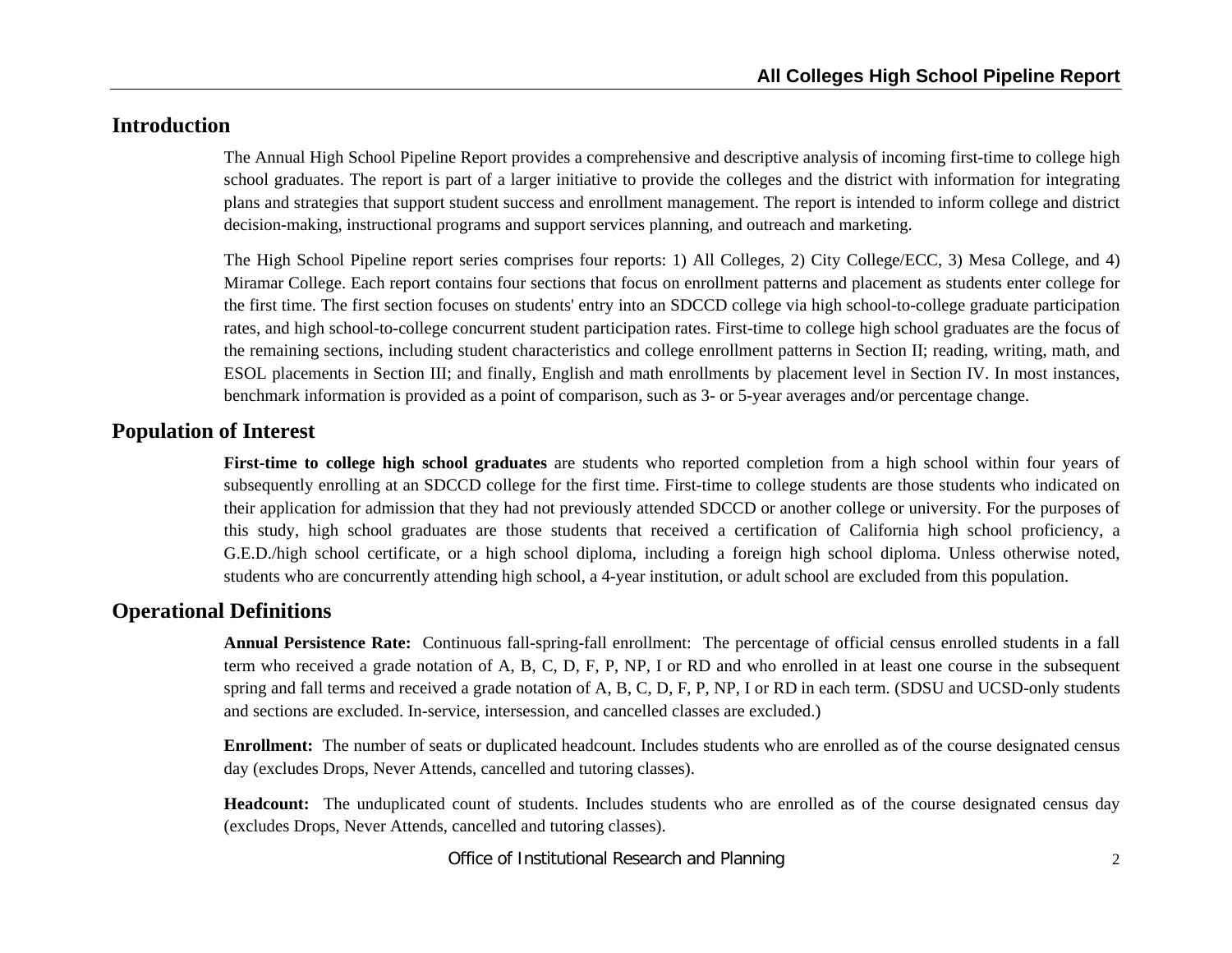## **Course Sequences**

Figure 1. Current English/ESOL course sequence & placements

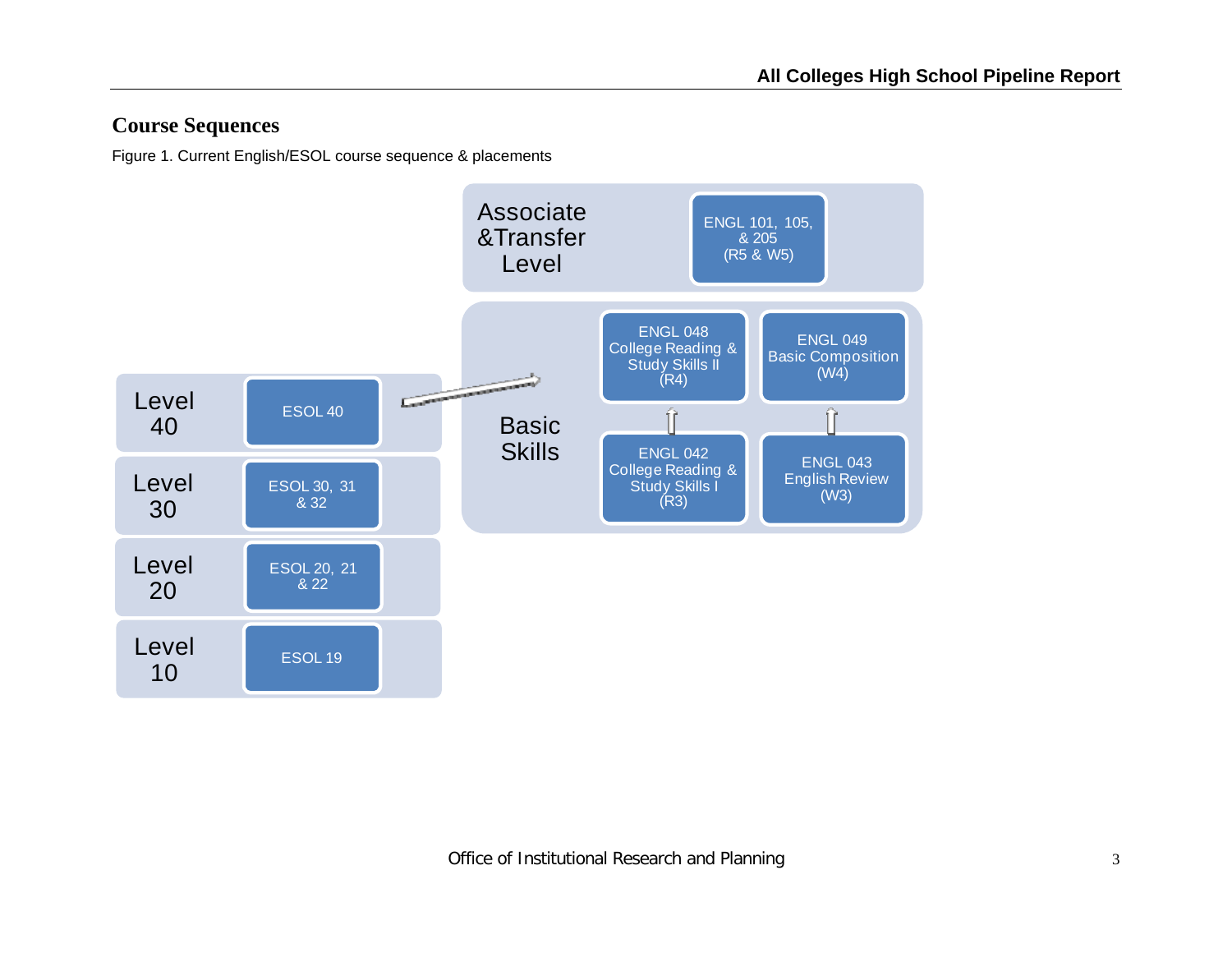Figure 2. Current math course sequence & placements

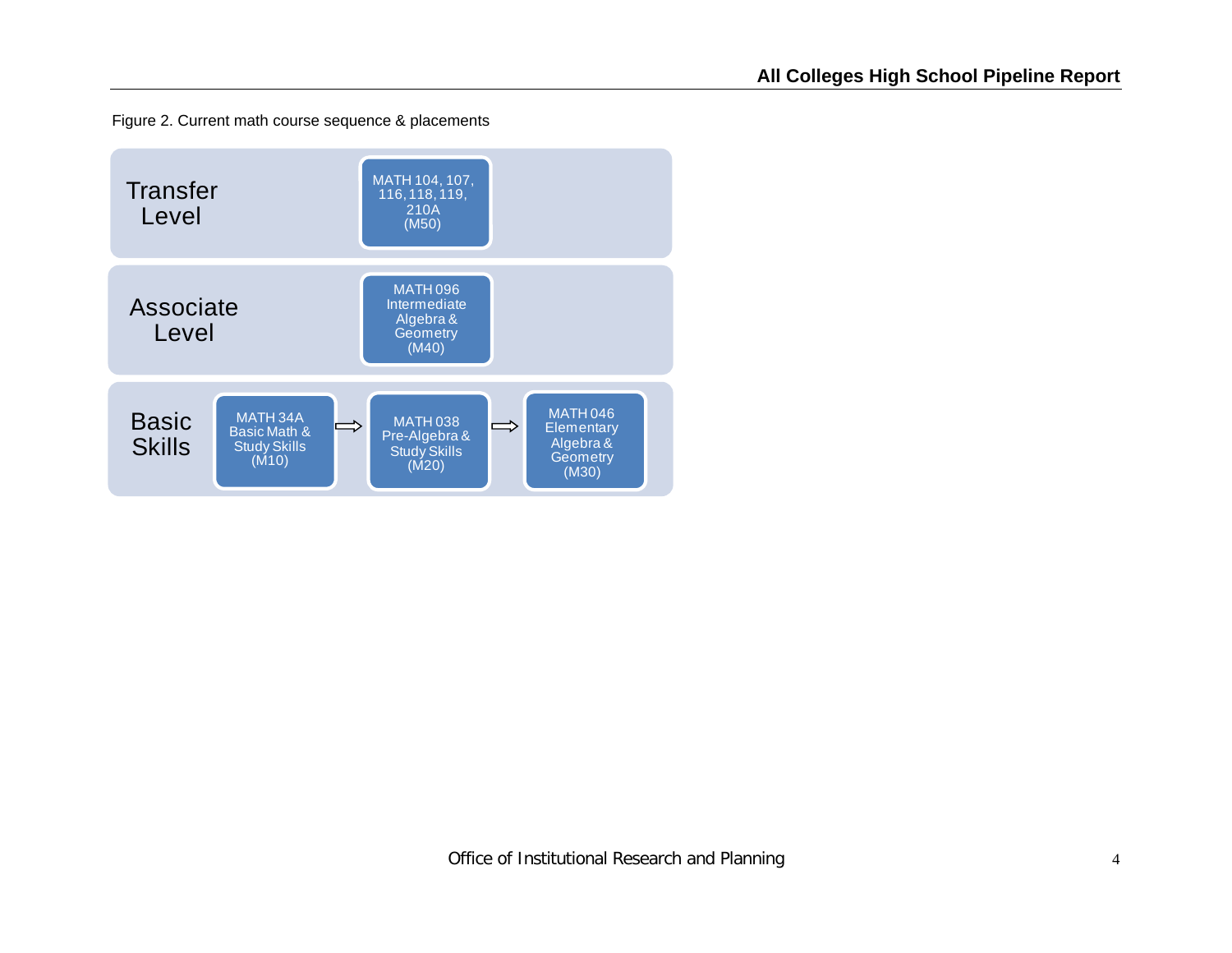## **Overall Highlight of the Findings**

- 1. In 2010/11, approximately 37% of the 2009/10 feeder high school graduates and 16% of the 2009/10 non-feeder high school graduates directly entered an SDCCD college within the year following high school completion, which are comparatively higher than the 5-year averages of 35% and 12%, respectively.
- 2. Among the 2009/10 concurrent high school seniors enrolled at an SDCCD college (N=1,725), 19% continued their enrollment as college only students the following year. Concurrent seniors who had attended district feeder high schools in 2009/10 participated the following year at double the rate as students who had concurrently attended non-feeder high schools (24% and 12%, respectively). Over 5 years, participation rates remained steady among students who had concurrently attended feeder schools (23-24%), but varied among students who had concurrently attended non-feeder schools (10%-17%).
- 3. Thirty-one percent of the 2010/11 first-time to college high school graduates reported that they were the first generation of college-going students in their family. Furthermore, the percentage of these first generation to college students increased by 42% from 2006/07 to 2010/11.
- 4. In 2010/11, the first-time to college high school graduates attempted and earned their total units enrolled at the highest rate among those who enrolled in the 0.1-2.9 unit range (78%), followed by students enrolled in the 3.0-5.9 unit range (66%). The least proportion of students who attempted and earned their total units enrolled were those in the 9.0-11.9 unit range (42%).
- 5. Among the Fall 2009 first-time to college high school graduates, approximately 3 in 4 students on average (78%) persisted to the next spring term and over half (58%) annually persisted to a second fall term, which is higher than the 5-year average term-to-term (73%) and annual (53%) persistence of first-time to college graduates.
- 6. A majority of the first-time to college high school graduates took the reading, writing, and math placement tests in 2010/11 (65%, 63%, and 65%, respectively). Overall, across All Colleges, the percentages of students who took reading, writing, and math placement tests peaked in 2009/10 and then declined slightly in 2010/11.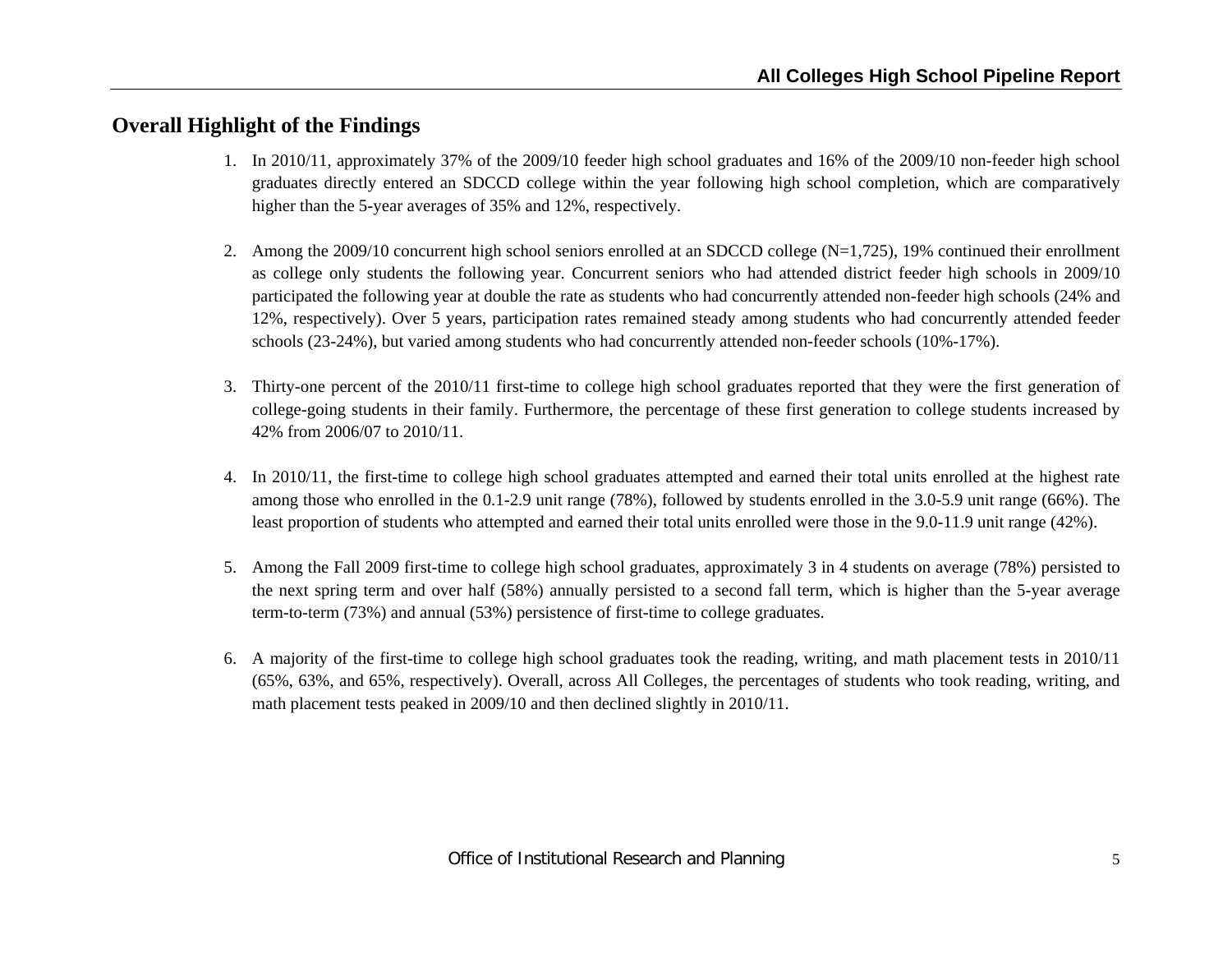- 7. In 2010/11 nearly half of the first-time to college high school graduates who took the reading placement test placed at the transfer/Associate level (49%), while the majority of first-time to college high school graduates who took the writing placement test placed at basic skills (66%). The majority of first-time to college high school graduates who took the math placement test in 2010/11 placed at basic skills (67%). Among first-time to college high school graduates who took the ESOL placement test in 2010/11, half of the students placed two to three levels below English transfer level (ESOL Levels 30 and 40, 51%), and half placed four to five levels below transfer (ESOL Levels 19 and 20, 49%).
- 8. By the end of their first year at an SDCCD college, more than two-thirds (69%) of the 2010/11 first-time to college high school graduates who earned a transfer/Associate level English placement, had enrolled in a matriculating English course at or below their placement level. Of the 69% of students that took a matriculating transfer/Associate level English course, 43% took a course at their placement level.
- 9. In 2010/11, by the end of their first year at an SDCCD college, nearly three-fourths (73%) of first-time to college high school graduates who earned a transfer level math placement, enrolled in a matriculating math course and over two-thirds (69%) of those who earned an Associate level math placement, enrolled in a matriculating math course. Among the students that enrolled in a transfer or Associate level math course, nearly all (98%) did so at their placement level.
- 10. Among first-time to college high school graduates who earned a basic skills level reading or writing placement in 2010/11, two-thirds (68%) enrolled in a matriculating English course at their placement level by the end of their first year at an SDCCD college. Nearly three-fourths (72%) of first-time to college high school graduates who earned a basic skills level math placement in 2010/11, enrolled in a matriculating math course at their placement level by the end of their first year at an SDCCD college.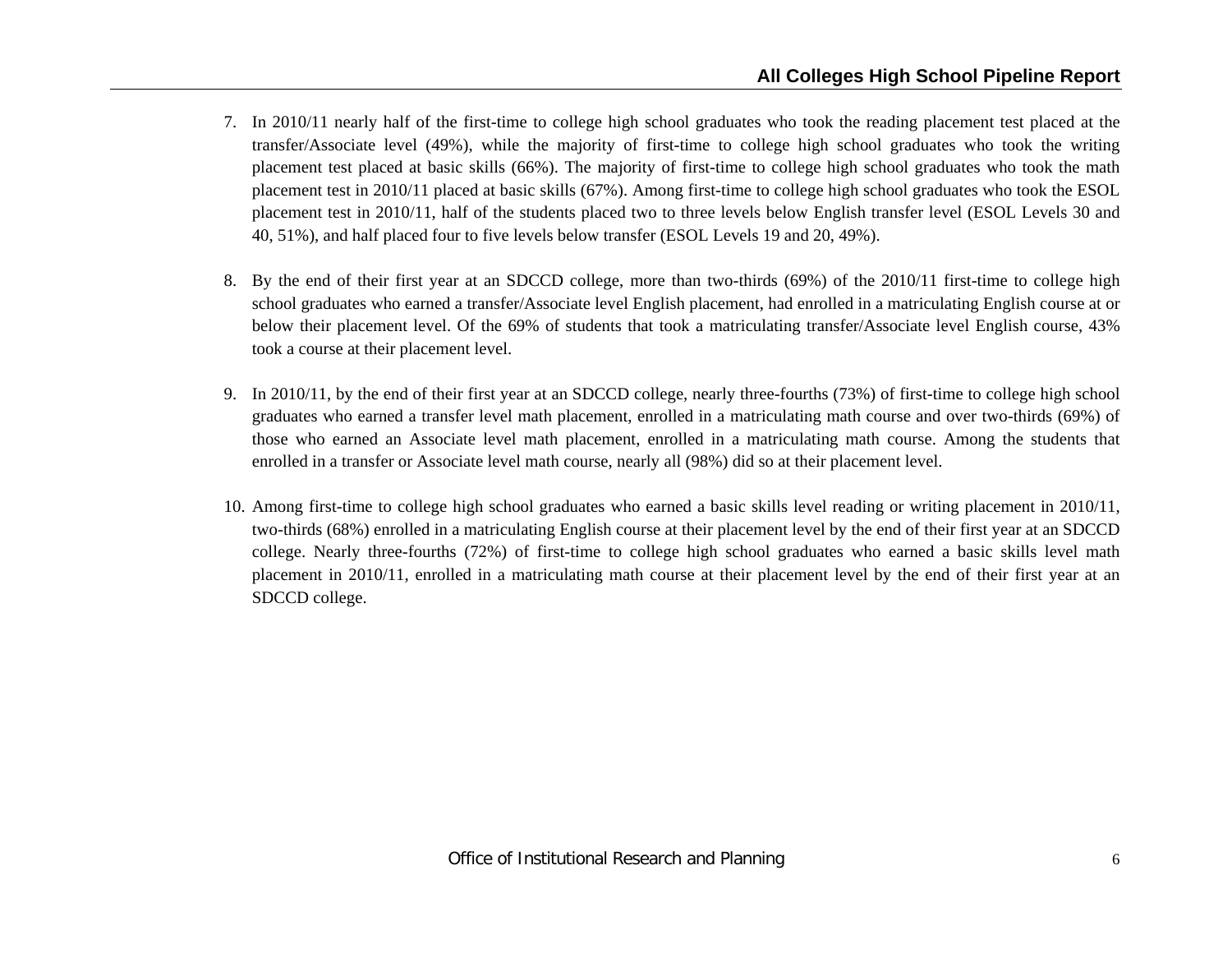## **Section I: Entering the Community College Pipeline**

This section describes different aspects of high school student entry to the colleges. Student trends are measured across 5 years, from 2006/07 to 2010/11. Students who are concurrently attending SDSU or UCSD are excluded.

High school-to-college participation rates and high school GPA of direct incoming high school graduates are reported in Tables 1 and 2. Direct incoming graduates are students who enrolled at an SDCCD college in the year following their reported high school completion. High school-to-college participation rates are disaggregated by feeder and non-feeder high schools. District feeders are those high schools located within the district's service area zip codes. Non-district feeders are remaining high schools located outside the district's service area zip codes.

High school seniors who are concurrently enrolled at an SDCCD college are tracked to determine the rate of continued participation at one of our credit colleges as college-only students (see Table 3). Students who re-enroll as concurrent students in the subsequent year are excluded from re-enrollment figures. Results are disaggregated by feeder high schools and provide aggregate totals/averages for students attending high schools outside the SDCCD service area (non-feeder) as a point of comparison.

#### **Highlight of the Findings**

- In 2010/11, approximately 37% of the 2009/10 feeder high school graduates and 16% of the 2009/10 non-feeder high school graduates directly entered an SDCCD college within the year following high school completion, which are comparatively higher than the 5-year averages of 35% and 12%, respectively (see Table 1). Over 5 years, Clairemont, Mira Mesa, and Kearny high schools had the highest graduate participation rates (52%, 52%, and 50%, respectively).
- Over half (55%) of the direct-to-college high school graduates in 2010/11 who included their GPA on their college application reported that they had earned a 2.0-3.0 high school GPA (comparable to the 5-year average of 58%) and 44% reported that they had earned higher than a 3.0 GPA (comparable to the 5-year average of 41%; see Table 2).
- 6 Among the 2009/10 concurrent high school seniors enrolled at an SDCCD college  $(N=1,725)$ , 19% continued their enrollment as college only students the following year (see Table 3). Concurrent seniors who had attended district feeder high schools in 2009/10 participated the following year at double the rate as students who had concurrently attended non-feeder high schools (24% and 12%, respectively). Over 5 years, participation rates remained steady among students who had concurrently attended feeder schools (23%-24%), but varied among students who had concurrently attended non-feeder schools (10%- 17%). On average over 5 years, Kearny (47%) and Mira Mesa (40%) high schools had the highest participation rates.

Office of Institutional Research and Planning <sup>7</sup>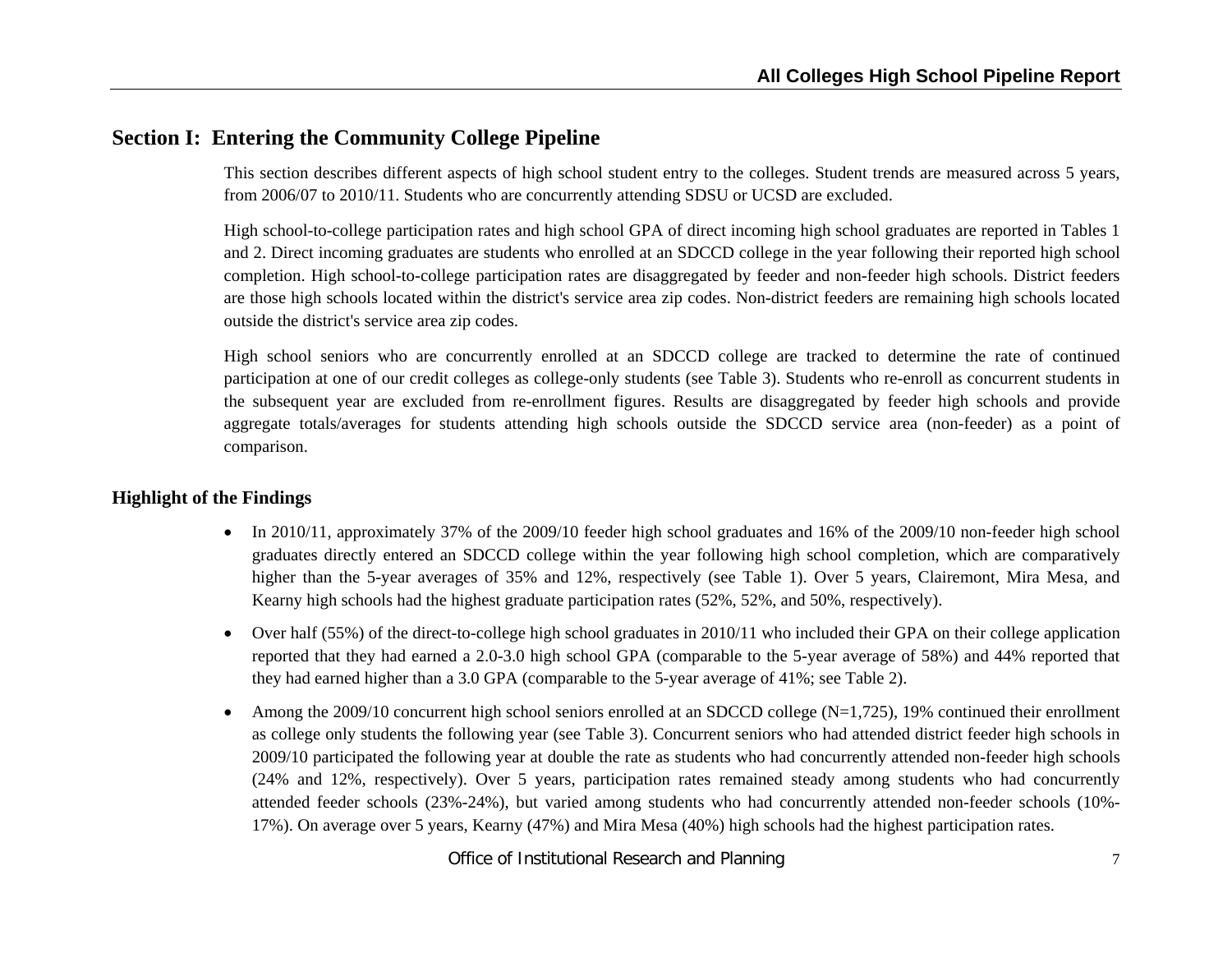## **Participation Rates of Direct to College High School Graduates**

|                     |                          |                 |          |      |       |                 |      |              |       |          |       |                 |     |       |                 |     | 05/06- | 06/07-        | $5-Yr$ |
|---------------------|--------------------------|-----------------|----------|------|-------|-----------------|------|--------------|-------|----------|-------|-----------------|-----|-------|-----------------|-----|--------|---------------|--------|
|                     |                          | 05/06           | 06/07    |      | 06/07 | 07/08           |      | 07/08        |       | 08/09    | 08/09 | 09/10           |     | 09/10 | 10/11           |     | 09/10  | 10/11         | Avg    |
|                     |                          | Grads           | Entrants |      | Grads | Entrants        |      | Grads        |       | Entrants | Grads | <b>Entrants</b> |     | Grads | <b>Entrants</b> |     | Grads  | Entrant Entry |        |
|                     |                          | N               | N        | $\%$ | N     | N               | $\%$ | $\mathsf{N}$ | N     | $\%$     | N     | N               | %   | N     | N               | %   |        | 5-Yr % Change | %      |
|                     | Clairemont**             | 226             | 111      | 49%  | 249   | 127             | 51%  | 232          | 116   | 50%      | 243   | 130             | 53% | 250   | 134             | 54% | 11%    | 21%           | 52%    |
|                     | Crawford*                | 213             | 81       | 38%  | 217   | 77              | 35%  | 208          | 80    | 38%      | 220   | 74              | 34% | 236   | 83              | 35% | 11%    | 2%            | 36%    |
|                     | Hoover*                  | 276             | 103      | 37%  | 285   | 105             | 37%  | 273          | 92    | 34%      | 343   | 113             | 33% | 322   | 134             | 42% | 17%    | 30%           | 36%    |
|                     | Kearny**                 | 251             | 130      | 52%  | 264   | 135             | 51%  | 302          | 150   | 50%      | 292   | 155             | 53% | 331   | 157             | 47% | 32%    | 21%           | 50%    |
|                     | Lincoln*                 | 10              | 0        |      | 0     | 0               |      | 200          | 71    | 36%      | 251   | 96              | 38% | 354   | 116             | 33% |        |               | 35%    |
|                     | Madison**                | 247             | 105      | 43%  | 239   | 105             | 44%  | 229          | 119   | 52%      | 199   | 80              | 40% | 224   | 114             | 51% | $-9%$  | 9%            | 46%    |
| Feeder High Schools | Mira Mesa***             | 510             | 255      | 50%  | 519   | 247             | 48%  | 505          | 257   | 51%      | 504   | 276             | 55% | 598   | 341             | 57% | 17%    | 34%           | 52%    |
|                     | Mission Bay**            | 249             | 100      | 40%  | 261   | 109             | 42%  | 287          | 101   | 35%      | 310   | 117             | 38% | 267   | 112             | 42% | 7%     | 12%           | 39%    |
|                     | Morse*                   | 548             | 102      | 19%  | 453   | 78              | 17%  | 446          | 62    | 14%      | 447   | 77              | 17% | 442   | 90              | 20% | $-19%$ | $-12%$        | 18%    |
|                     | Patrick Henry**          | 443             | 44       | 10%  | 444   | 73              | 16%  | 447          | 60    | 13%      | 447   | 69              | 15% | 471   | 76              | 16% | 6%     | 73%           | 14%    |
|                     | Point Loma**             | 326             | 115      | 35%  | 309   | 137             | 44%  | 400          | 164   | 41%      | 369   | 154             | 42% | 402   | 155             | 39% | 23%    | 35%           | 40%    |
|                     | San Diego High*          | 382             | 155      | 41%  | 411   | 129             | 31%  | 386          | 150   | 39%      | 393   | 132             | 34% | 452   | 182             | 40% | 18%    | 17%           | 37%    |
|                     | San Diego SCPA*          | 179             | 31       | 17%  | 174   | 28              | 16%  | 161          | 31    | 19%      | 179   | 33              | 18% | 169   | 45              | 27% | $-6%$  | 45%           | 19%    |
|                     | Scripps Ranch***         | 483             | 140      | 29%  | 483   | 148             | 31%  | 479          | 159   | 33%      | 476   | 151             | 32% | 494   | 169             | 34% | 2%     | 21%           | 32%    |
|                     | Serra***                 | 329             | 105      | 32%  | 360   | 118             | 33%  | 395          | 132   | 33%      | 417   | 155             | 37% | 397   | 122             | 31% | 21%    | 16%           | 33%    |
|                     | University City***       | 395             | 122      | 31%  | 387   | 103             | 27%  | 418          | 123   | 29%      | 378   | 121             | 32% | 401   | 132             | 33% | 2%     | 8%            | 30%    |
|                     | <b>Feeder Total</b>      | 5,057           | 1,699    | 34%  | 5,055 | 1,719           | 34%  | 5,368        | 1,867 | 35%      | 5,468 | 1,933           | 35% | 5,810 | 2,162           | 37% | 15%    | 27%           | 35%    |
|                     | Abraxas                  | $\overline{77}$ | 16       | 21%  | 139   | $\overline{22}$ | 16%  | 151          | 29    | 19%      | 109   | 17              | 16% | 147   | $\overline{25}$ | 17% | 91%    | 56%           | 17%    |
|                     | <b>Bonita Vista</b>      | 610             | 31       | 5%   | 544   | 27              | 5%   | 531          | 31    | 6%       | 549   | 26              | 5%  | 536   | 45              | 8%  | $-12%$ | 45%           | 6%     |
| Schools             | <b>Castle Park</b>       | 394             | 18       | 5%   | 377   | 24              | 6%   | 395          | 23    | 6%       | 366   | 20              | 5%  | 352   | 79              | 22% | $-11%$ | 339%          | 9%     |
|                     | <b>Charter School SD</b> | 306             | 0        | 0%   | 297   | 15              | 5%   | 339          | 147   | 43%      | 341   | 132             | 39% | 436   | 128             | 29% | 42%    |               | 25%    |
|                     | <b>Chula Vista</b>       | 462             | 61       | 13%  | 519   | 44              | 8%   | 542          | 53    | 10%      | 574   | 70              | 12% | 567   | 159             | 28% | 23%    | 161%          | 15%    |
|                     | Coronado                 | 218             | 45       | 21%  | 247   | 50              | 20%  | 226          | 37    | 16%      | 254   | 54              | 21% | 261   | 53              | 20% | 20%    | 18%           | 20%    |
|                     | Grossmont                | 401             | 11       | 3%   | 467   | 20              | 4%   | 465          | 16    | 3%       | 451   | 19              | 4%  | 518   | 32              | 6%  | 29%    | 191%          | 4%     |
|                     | <b>Helix</b>             | 413             | 23       | 6%   | 460   | 38              | 8%   | 440          | 25    | 6%       | 458   | 37              | 8%  | 436   | 31              | 7%  | 6%     | 35%           | 7%     |
| Non-Feeder High     | <b>Hilltop</b>           | 431             | 27       | 6%   | 462   | 28              | 6%   | 477          | 24    | 5%       | 471   | 26              | 6%  | 546   | 64              | 12% | 27%    | 137%          | 7%     |
|                     | La Jolla                 | 371             | 89       | 24%  | 358   | 97              | 27%  | 358          | 80    | 22%      | 384   | 91              | 24% | 338   | 75              | 22% | $-9%$  | $-16%$        | 24%    |
|                     | <b>IMar Vista</b>        | 421             | 29       | 7%   | 430   | 38              | 9%   | 474          | 54    | 11%      | 506   | 37              | 7%  | 399   | 93              | 23% | $-5%$  | 221%          | 11%    |

Table 1. Headcount of and participation rates of high school graduates who directly enroll at an SDCCD credit college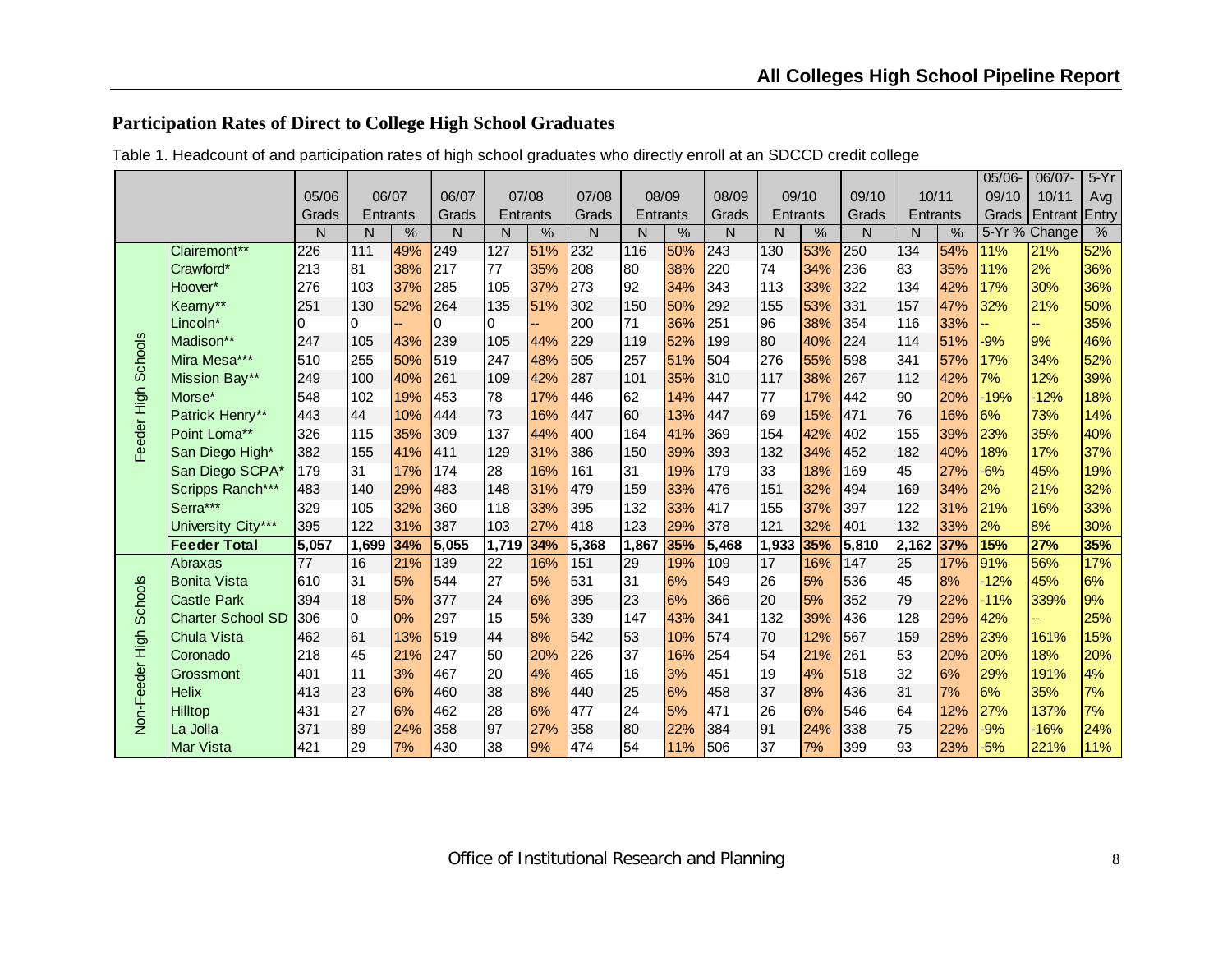Table 1 continued,

|                             |                         |       |          |       |                |           |       |                          |          |       |        |           |       |              |          |     | $05/06 -$ | 06/07-                  | $5-Yr$        |
|-----------------------------|-------------------------|-------|----------|-------|----------------|-----------|-------|--------------------------|----------|-------|--------|-----------|-------|--------------|----------|-----|-----------|-------------------------|---------------|
|                             |                         | 05/06 |          | 06/07 | 06/07          |           | 07/08 | 07/08                    |          | 08/09 | 08/09  |           | 09/10 | 09/10        | 10/11    |     | 09/10     | 10/11                   | Avg           |
|                             |                         | Grads | Entrants |       | Grads          | Entrants  |       | Grads                    | Entrants |       | Grads  | Entrants  |       | <b>Grads</b> | Entrants |     |           | Grads   Entrant   Entry |               |
|                             |                         | N     | N        | %     | N              | N         | $\%$  | N                        | N        | %     | N      | N         | $\%$  | N            | N        | %   |           | 5-Yr % Change           | $\frac{9}{6}$ |
|                             | <b>Mark Twain</b>       | 96    | 19       | 20%   | 44             | 31        | 70%   | 61                       | 37       | 61%   | 207    | 41        | 20%   | 208          | 33       | 16% | 117%      | 74%                     | 26%           |
|                             | Montgomery              | 402   | 14       | 3%    | 405            | 25        | 6%    | 431                      | 16       | 4%    | 410    | 28        | 7%    | 366          | 167      | 18% | $-9%$     | 379%                    | 7%            |
| cont.                       | <b>Mount Miguel</b>     | 326   | 19       | 6%    | 307            | 20        | 7%    | 319                      | 13       | 4%    | 296    | 19        | 6%    | 365          | 32       | 9%  | 12%       | 68%                     | 6%            |
|                             | Mt. Carmel              | 429   | 116      | 27%   | 537            | 159       | 30%   | 495                      | 136      | 27%   | 527    | 145       | 28%   | 564          | 148      | 26% | 31%       | 28%                     | 28%           |
|                             | Poway                   | 636   | 95       | 15%   | 666            | 101       | 15%   | 700                      | 101      | 14%   | 597    | 81        | 14%   | 633          | 103      | 16% | 0%        | 8%                      | 15%           |
|                             | Ramona                  | 375   | 15       | 4%    | 365            | 16        | 4%    | 389                      | 21       | 5%    | 414    | 17        | 4%    | 398          | 16       | 4%  | 6%        | 7%                      | 4%            |
|                             | Rancho Bernardo         | 690   | 86       | 12%   | 646            | 91        | 14%   | 686                      | 95       | 14%   | 643    | 89        | 14%   | 665          | 115      | 17% | $-4%$     | 34%                     | 14%           |
|                             | San Ysidro              | 328   | 0        | 0%    | 427            | 0         | 0%    | 464                      | 9        | 2%    | 495    | 28        | 6%    | 399          | 74       | 19% | 22%       |                         | 5%            |
| Non-Feeder High Schools     | Southwest               | 342   | 20       | 6%    | 383            | 19        | 5%    | 429                      | 36       | 8%    | 395    | 28        | 7%    | 347          | 64       | 18% | 1%        | 220%                    | 9%            |
|                             | Sweetwater              | 502   | 42       | 8%    | 560            | 73        | 13%   | 598                      | 61       | 10%   | 626    | 74        | 12%   | 543          | 132      | 24% | 8%        | 214%                    | 14%           |
|                             | <b>Torrey Pines</b>     | 784   | 38       | 5%    | 882            | 36        | 4%    | 620                      | 35       | 6%    | 647    | 29        | 4%    | 610          | 32       | 5%  | $-22%$    | $-16%$                  | 5%            |
|                             | <b>West Hills</b>       | 446   | 17       | 4%    | 505            | 23        | 5%    | 488                      | 19       | 4%    | 475    | 13        | 3%    | 485          | 21       | 4%  | 9%        | 24%                     | 4%            |
|                             | Westview                | 526   | 90       | 17%   | 534            | 109       | 20%   | 533                      | 105      | 20%   | 576    | 120       | 21%   | 592          | 124      | 21% | 13%       | 38%                     | 20%           |
|                             | <b>Non-Feeder Total</b> | 9,986 | 921      | 9%    | 10,561         | 1,106     | 10%   | 10,611                   | 1,203    | 11%   | 10,771 | 1,241     | 12%   | 10,711       | 1,745    | 16% | 7%        | 89%                     | 12%           |
|                             | <b>Foreign School</b>   |       | 114      |       | ۵.             | 89        |       |                          | 85       |       |        | 101       |       |              | 97       |     |           | $-15%$                  |               |
| High<br>Non-<br>$rac{8}{5}$ | Other                   |       | 874      |       | --             | 853       |       |                          | 804      |       |        | 808       |       |              | 1,025    |     |           | 17%                     |               |
|                             | Out of State            |       | 250      |       | --             | 245       |       | --                       | 241      |       | --     | 225       |       |              | 188      |     |           | $-25%$                  |               |
| eeder<br>Other<br>ഗ         | San Diego County        | --    | 135      |       | $\overline{a}$ | 154       |       | $\overline{\phantom{a}}$ | 141      |       | --     | 154       |       |              | 147      |     |           | 9%                      | --            |
| ш                           | <b>Other Total</b>      |       | 1,373    |       | --             | 1,341     |       | --                       | 1,271    |       |        | 1,288     |       |              | 1,457    |     |           | 6%                      | ш.            |
| <b>Total</b>                |                         |       | 3,993    |       | --             | $4,166$ - |       | --                       | 4,341    |       |        | $4,462$ - |       |              | 5,364    |     |           | 34%                     |               |

Source: High School Data - California Department of Education (CDE) and Entrant Data - SDCCD Information System

Note 1: Students are unduplicated within each year.

Note 2: SDSU, UCSD, tutoring, and cancelled classes are excluded from student enrollments. Students with no/unreported high school are excluded.

Note 3: Schools with fewer than 20 SDCCD Direct Entrants enrolled in all 5 years and schools, such as Garfield\*, with no/unreported/invalid CDE data are indicated as 'Other'.

\*City College Feeder School \*\*Mesa College Feeder School \*\*\*Miramar College Feeder School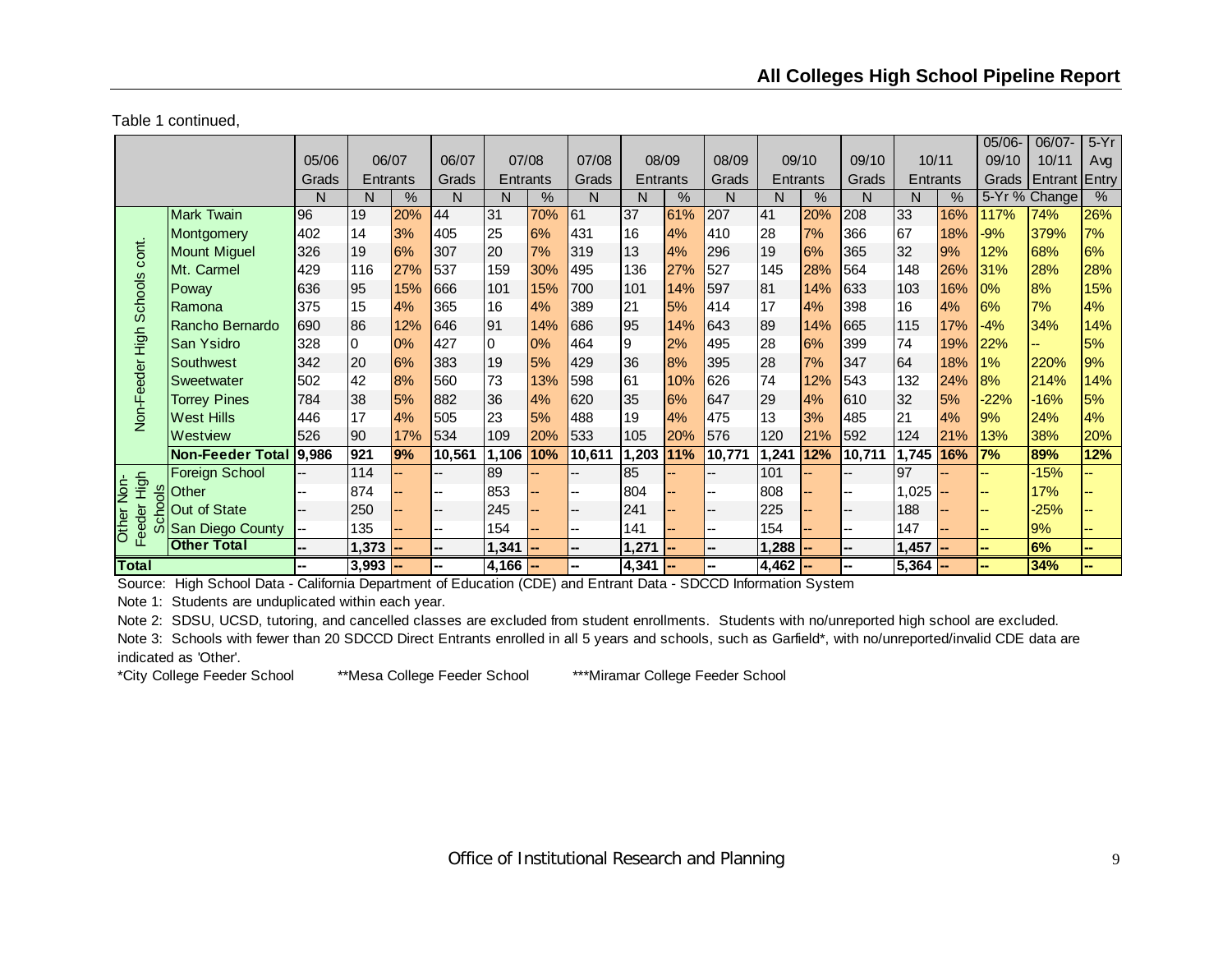#### **High School GPA of Direct to College High School Graduates**

|                                         | 06/07           | 07/08    | 08/09    | 09/10    | 10/11    | Total/5-Yr | 5-Yr%  |
|-----------------------------------------|-----------------|----------|----------|----------|----------|------------|--------|
|                                         | <b>Entrants</b> | Entrants | Entrants | Entrants | Entrants | Avg        | Change |
| $0.0 - 1.5$                             | $0\%$           | 0%       | $0\%$    | 0%       | 0%       | 0%         | 67%    |
| $1.6 - 1.9$                             | $1\%$           | 1%       | 1%       | 1%       | 1%       | 1%         | 30%    |
| $2.0 - 2.5$                             | 23%             | 26%      | 24%      | 24%      | 21%      | 24%        | 22%    |
| $2.6 - 3.0$                             | 35%             | 34%      | 35%      | 34%      | 34%      | 34%        | 32%    |
| $3.1 - 3.5$                             | 25%             | 27%      | 27%      | 27%      | 29%      | 27%        | 53%    |
| Over 3.5                                | 15%             | 12%      | 13%      | 14%      | 15%      | 14%        | 31%    |
| <b>Total</b>                            | 100%            | 100%     | 100%     | 100%     | 100%     | 100%       | 35%    |
| Total N of GPA-Reporting Students 3,547 |                 | 3,683    | 3,782    | 3,960    | 4,775    | 19,747     | 35%    |
|                                         |                 |          |          |          |          |            |        |
| <b>Total N of All Students</b>          | 3,993           | 4,166    | 4,341    | 4,462    | 5,364    | 22,326     | 34%    |

Table 2. High School GPA of high school graduates who directly enroll at an SDCCD credit college

Source: SDCCD Information System

Note 1: High School GPA is self-reported on students' college applications. On average, across 5-years 12% of students did not report their GPA.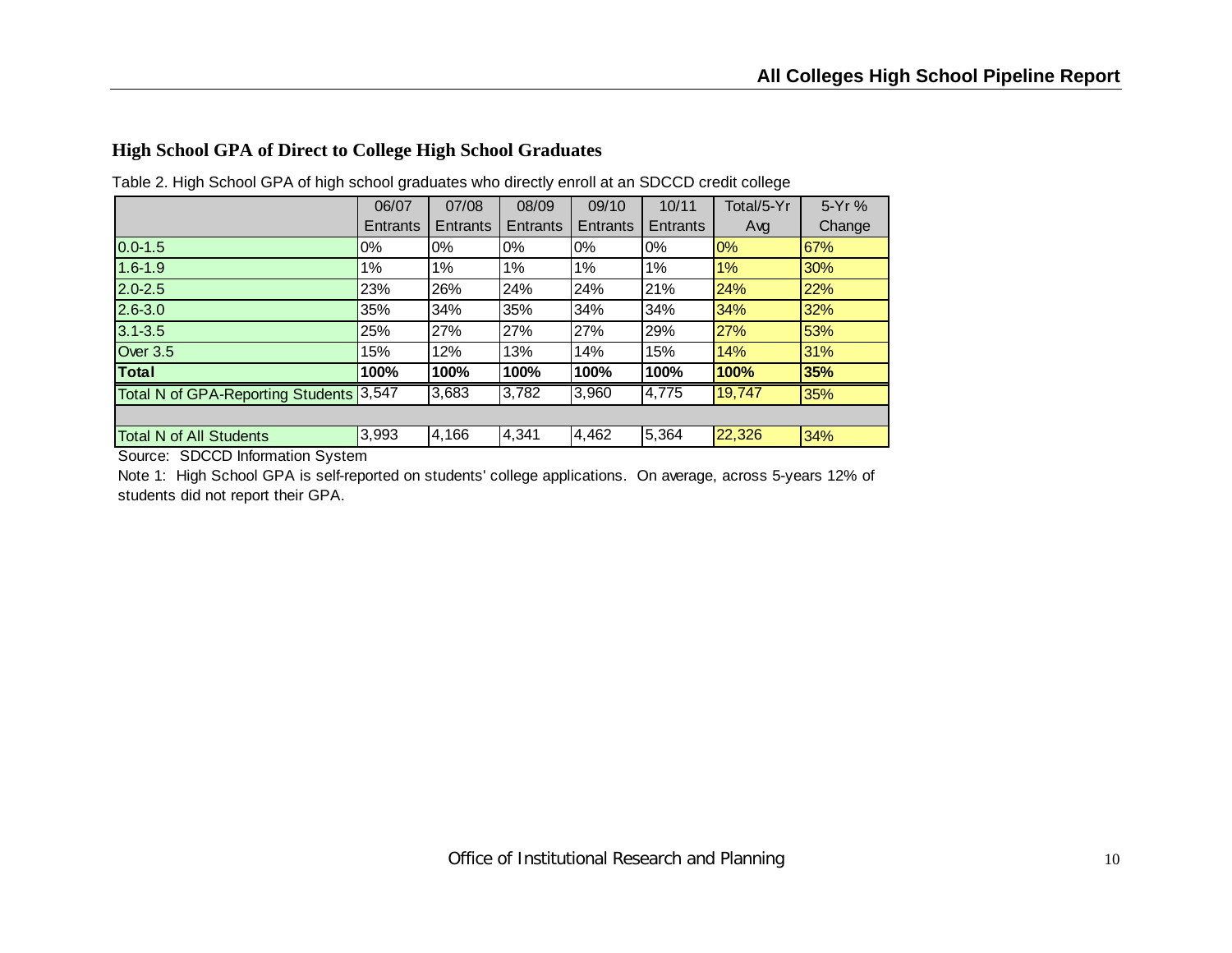### **Participation Rates of Concurrent Students**

|                      | 05/06          |     |            | 06/07        |                |           | 07/08         |     |         | 08/09                                                                                               |                |            | 09/10          |                         |                | $5-Yr$         |                     |     |
|----------------------|----------------|-----|------------|--------------|----------------|-----------|---------------|-----|---------|-----------------------------------------------------------------------------------------------------|----------------|------------|----------------|-------------------------|----------------|----------------|---------------------|-----|
|                      | <b>Seniors</b> |     | 06/07      | Seniors      |                | 07/08     | Seniors       |     | 08/09   | <b>Seniors</b>                                                                                      |                | 09/10      | <b>Seniors</b> |                         | 10/11          | % Change       | $5-Yr$              |     |
|                      |                |     |            |              |                |           |               |     |         | (Concur) Re-Enroll ((Concur) Re-Enroll ((Concur) Re-Enroll ((Concur) Re-Enroll ((Concur) Re-Enroll) |                |            |                |                         |                | <b>Seniors</b> | % Change 5-Yr Avg   |     |
|                      | N              | N   | $\%$       | N.           | N              | %         | N             | N   | %       | N                                                                                                   | N              | $\%$       | N              | N.                      | $\%$           | (Concur)       | Re-Enroll Re-Enroll |     |
| Clairemont**         | 42             | 9   | 21% 99     |              | 31             | 31% 68    |               | 21  | 31% 80  |                                                                                                     | 29             | 36% 80     |                | 30                      |                | 38% 90%        | 233%                | 33% |
| Crawford*            | 23             | 5   | 22% 10     |              | IО             | $0\%$     | l 12          | 3   | $25%$ 6 |                                                                                                     |                | 17%9       |                | 2                       |                | $22\%$ -61%    | $-60%$              | 18% |
| Garfield*            | 133            | 27  | 20% 117    |              | 30             | 26% 148   |               | 32  | 22% 137 |                                                                                                     | 14             | 10% 78     |                | 21                      | 27%            | $-41%$         | $-22%$              | 20% |
| Hoover*              | 10             | 3   | 30% 25     |              | 15             | 20% 7     |               | 0   | 0%      |                                                                                                     | 1              | $14\%$  11 |                | 5                       |                | 45% 10%        | 67%                 | 23% |
| Kearny**             | 155            | 77  | 50% 168    |              | 62             | 37% 164   |               | 79  | 48% 146 |                                                                                                     | 75             | 51% 99     |                | 53                      |                | 54% - 36%      | $-31%$              | 47% |
| Lincoln*             |                | 0   | 0%         | I0           |                | 0%        | 2             | I0  | 0%      | 18                                                                                                  | 3              | 38%9       |                | 2                       | $22%$ --       |                |                     | 26% |
| Madison**            | 48             | 15  | $31\%$ 52  |              | 15             | 29% 76    |               | 16  | 21% 50  |                                                                                                     | 11             | 22% 58     |                | 15                      |                | 26% 21%        | 0%                  | 25% |
| Mira Mesa***         | 127            | 58  | 46% 134    |              | 55             | 41% 90    |               | 34  | 38% 88  |                                                                                                     | 38             | 43% 101    |                | 31                      |                | $31\%$ -20%    | $-47%$              | 40% |
| Mission Bay**        | 5              |     | 20% 24     |              | 16             | 25% 22    |               | 14  | 18% 20  |                                                                                                     | 3              | 15% 7      |                | $\overline{\mathbf{c}}$ |                | 29% 40%        | 100%                | 21% |
| Morse*               | 121            | 8   | 7%         | 104          | 8              | 8%        | 153           |     | 2%      | 174                                                                                                 | 5              | 7%         | 59             | $6\phantom{a}$          | 10%            | $-51%$         | $-25%$              | 7%  |
| Patrick Henry**      | 63             | 3   | 5%         | <b>40</b>    | $\overline{2}$ | 5%        | 105           | 13  | 12% 75  |                                                                                                     | 6              | 8%         | 96             | $\overline{9}$          | 9%             | 52%            | 200%                | 9%  |
| Point Loma**         | 109            | 19  | $17\%$  94 |              | 16             | 17% 187   |               | 31  | 17% 163 |                                                                                                     | 37             | 23% 115    |                | 24                      | 21% 6%         |                | 26%                 | 19% |
| San Diego High*      | 43             | 12  | 28% 58     |              | 14             | 24% 81    |               | 34  | 42% 119 |                                                                                                     | 27             | 23% 64     |                | 13                      |                | 20% 49%        | 8%                  | 27% |
| San Diego SCPA*      |                | 2   | 29% 30     |              | l3             | $10\%$  9 |               | 2   | 22%9    |                                                                                                     | $\overline{c}$ | $22\%$ 3   |                | 1                       |                | $33\%$ - 57%   | $-50%$              | 17% |
| Scripps Ranch***     | 140            | 14  | 10% 141    |              | 13             | 9%        | 139           | 11  | 8%      | 124                                                                                                 | 15             | 12% 102    |                | 18                      |                | $18\%$ - 27%   | 29%                 | 11% |
| Serra***             | 44             | 10  | 23% 70     |              | 16             | 23% 90    |               | 23  | 26% 99  |                                                                                                     | 31             | 31% 90     |                | 13                      |                | 14% 105%       | 30%                 | 24% |
| University City***   | 48             | 4   | 8%         | 47           | I3             | 6%        | 159           | 18  | 14% 61  |                                                                                                     | 6              | 10% 68     |                | 8                       |                | 12% 42%        | 100%                | 10% |
| <b>Feeder Total</b>  | 1,118          | 267 |            | $24\%$ 1,213 | 279            |           | 23% 1,312     | 312 |         | 24% 1,266                                                                                           | 304            |            | 24% 1,049      | 253                     | $ 24\%  - 6\%$ |                | $-5%$               | 24% |
| Non-Feeder Total 307 |                | 52  | 17% 527    |              | 79             | 15% 781   |               | 78  | 10% 815 |                                                                                                     | 78             | 10% 676    |                | 80                      |                | 12% 120%       | 54%                 | 12% |
| <b>Grand Total</b>   | 1,425          | 319 |            | 22% 1,740    |                |           | 358 21% 2,093 | 390 |         | 19% 2,081                                                                                           |                |            | 382 18% 1,725  | 333                     |                | 19% 21%        | 4%                  | 20% |

Table 3. Percentage of concurrent seniors who re-enroll the subsequent year as college-only students

Source: SDCCD Information System

Note 1: The concurrent student cohort comprises self-reported seniors. Re-enrollment counts exclude students who continue as concurrent students.

Note 2: Students are unduplicated within each year. SDSU, UCSD, tutoring, and cancelled classes are excluded from student enrollments.

\*City College Feeder School \*\*Mesa College Feeder School \*\*\*Miramar College Feeder School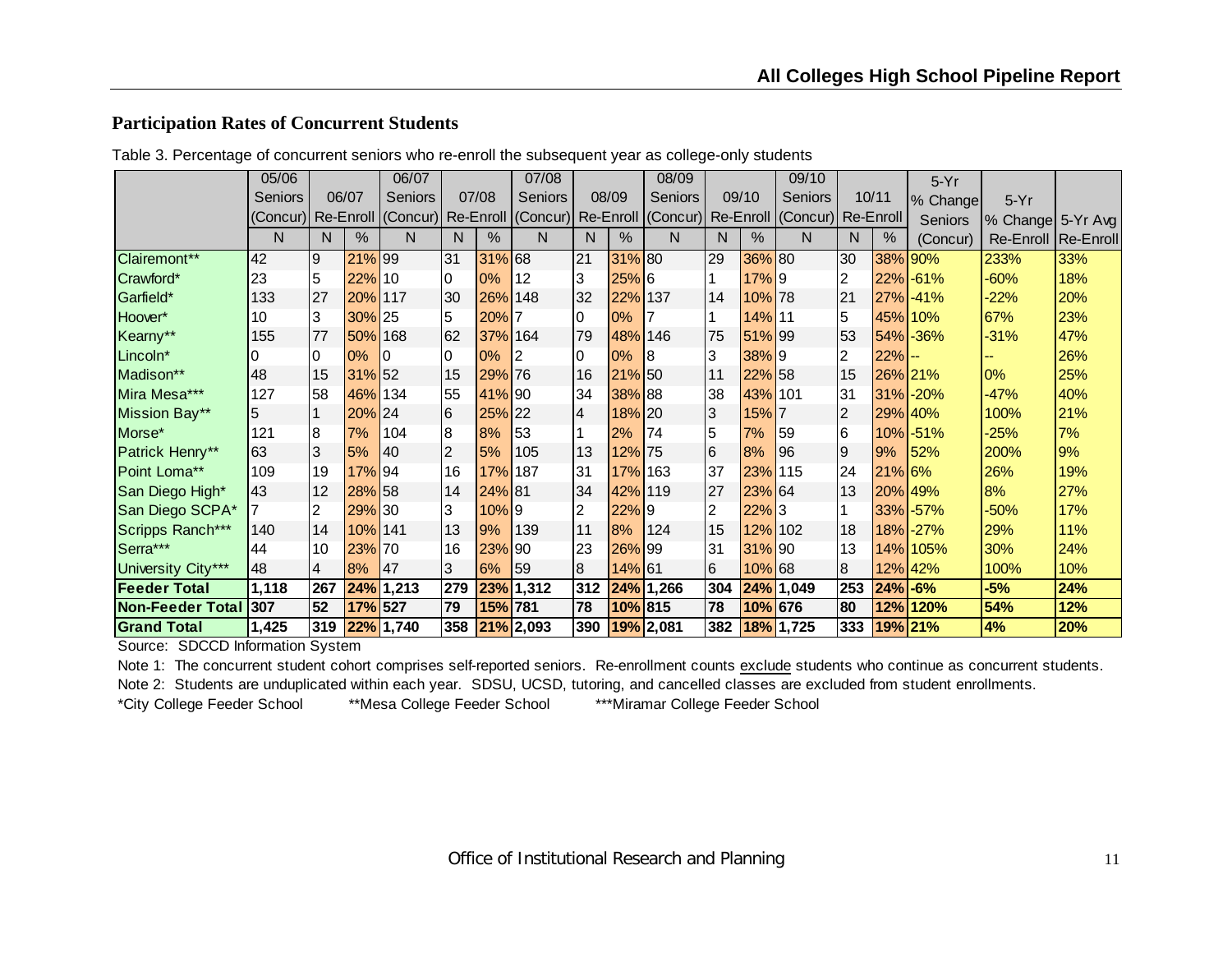## **Section II: Student Characteristics and Enrollments**

This section describes different student characteristics and enrollment patterns among first-time to college high school graduates. Unless otherwise noted, student trends are measured over 5 years, from 2006/07 to 2010/11.

Headcount, gender, ethnicity, first generation to college, and student educational goals of the **first-time to college high school graduates** are measured (see Table 4). Note that the count of students is an unduplicated headcount. The number of units attempted (in rows) by the number of units earned (in columns) across 5 years are displayed among first-time to college high school graduates in Table 5. The longitudinal annual persistence of the Fall 2005 to Fall 2009 cohorts of first-time to college high school graduates are displayed in Table 6.

#### **Highlight of the Findings**

- Thirty-one percent of the 2010/11 first-time to college high school graduates reported that they were the first generation of college-going students in their family (see Table 4). This is comparable to the 5-year average of 29%. Furthermore, the percentage of these first generation to college students increased by 42% from 2006/07 to 2010/11.
- In terms of ethnic composition, in 2010/11, first-time to college high school graduates were 45% Latino, 25% White, 9% Asian/Pacific Islander, 8% African American, 6% Other ethnicity, 5% Filipino, and less than 1% were American Indian (see Table 4). The proportion of Latino students in 2010/11 (45%) is higher than the 5-year average (35%), and the percentage of White students in 2010/11 (25%) is lower than the 5-year average  $(31\%)$ .
- In 2010/11, half of the first-time to college high school graduates cited transfer, either with or without their AA/AS, as their educational goal (50%; comparable to the 5-year average of 49%; see Table 4).
- 0 In 2010/11, the first-time to college high school graduates attempted and earned their total units enrolled at the highest rate among those who enrolled in the 0.1-2.9 unit range (78%; comparable to the 5-year average of 79%), followed by students enrolled in the 3.0-5.9 unit range (66%; comparable to the 5-year average of 64%; see Table 5). The least proportion of students who attempted and earned their total units enrolled were those in the 9.0-11.9 unit range (42%; comparable to the 5 year average of 40%).
- 0 Among the Fall 2009 first-time to college high school graduates, approximately 3 in 4 students on average (78%) persisted to the next spring term and over half (58%) annually persisted to a second fall term, which is higher than the 5-year average term-to-term (73%) and annual (53%) persistence of first-time to college graduates (see Table 6).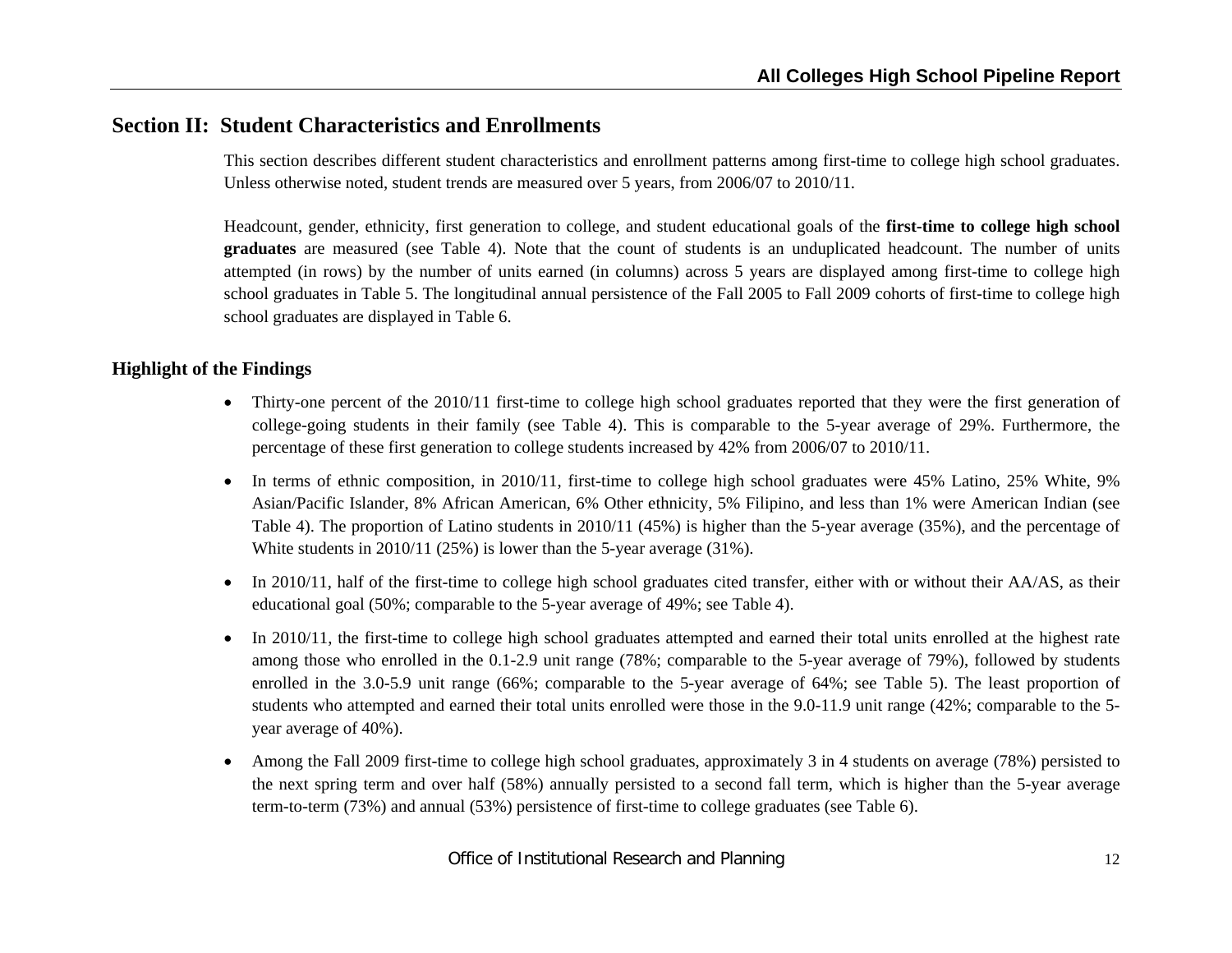#### **Student Profile**

|                                       | 2006/07          | 2007/08 | 2008/09                 | 2009/10          | 2010/11         | Total/5-Yr Avg   | % Change |
|---------------------------------------|------------------|---------|-------------------------|------------------|-----------------|------------------|----------|
| <b>Total N of Students</b>            | 4,068            | 4,345   | 4,279                   | 4,237            | 5,115           | 22,044           | 26%      |
|                                       |                  |         | Gender                  |                  |                 |                  |          |
| Female                                | 46%              | 46%     | 47%                     | 47%              | 47%             | 47%              | 28%      |
| <b>Male</b>                           | 54%              | 54%     | 53%                     | 53%              | 53%             | 53%              | 24%      |
| <b>Unreported</b>                     | $\overline{0\%}$ | 0%      | 0%                      | $\overline{0\%}$ | 0%              | 0%               | u,       |
|                                       |                  |         | Ethnicity               |                  |                 |                  |          |
| African American                      | 10%              | 10%     | 10%                     | 10%              | $\frac{8}{6}$   | 9%               | 8%       |
| American Indian                       | $1\%$            | $1\%$   | $1\%$                   | $\overline{0\%}$ | $0\%$           | 1%               | $-26%$   |
| Asian/Pacific Islander                | 11%              | 10%     | 10%                     | 10%              | 9%              | 10%              | 1%       |
| Filipino                              | 6%               | 6%      | 6%                      | 6%               | 5%              | 6%               | 11%      |
| Latino                                | 28%              | 31%     | 31%                     | 36%              | 45%             | 35%              | 100%     |
| White                                 | 35%              | 33%     | 34%                     | 29%              | 25%             | 31%              | $-9%$    |
| Other                                 | 4%               | 3%      | 3%                      | 5%               | 6%              | 4%               | 127%     |
| <b>Unreported</b>                     | $\overline{7\%}$ | 6%      | 6%                      | 5%               | 1%              | $\overline{5\%}$ | $-77%$   |
|                                       |                  |         | <b>First Generation</b> |                  |                 |                  |          |
| <b>First Generation</b>               | 27%              | 29%     | 28%                     | 30%              | 31%             | 29%              | 42%      |
| <b>Not First Generation</b>           | 73%              | 71%     | 72%                     | 70%              | 69%             | 71%              | 20%      |
| Unreported                            | 0%               | $0\%$   | 0%                      | $0\%$            | $0\%$           | 0%               | ц,       |
|                                       |                  |         | <b>Educational Goal</b> |                  |                 |                  |          |
| 4 Yr College Student                  | 0%               | 10%     | 12%                     | 11%              | 11%             | 9%               |          |
| <b>AA/AS w/out Transfer</b>           | 5%               | 4%      | 4%                      | 5%               | 5%              | 5%               | 39%      |
| <b>BA/BS after Completing AA/AS</b>   | 43%              | 40%     | 39%                     | 41%              | 42%             | 41%              | 25%      |
| <b>BA/BS w/out Completing AA/AS</b>   | 9%               | 8%      | 8%                      | 7%               | 8%              | 8%               | 12%      |
| <b>Basic Skills Improvement</b>       | $1\%$            | $1\%$   | $\overline{0\%}$        | $1\%$            | $1\%$           | 1%               | $-19%$   |
| Certificate/License Maintenance       | 2%               | 1%      | 1%                      | 1%               | 2%              | 2%               | 41%      |
| <b>Current Job/Career Advancement</b> | $1\%$            | $1\%$   | $1\%$                   | $1\%$            | 0%              | 1%               | -56%     |
| <b>Educational Development</b>        | $1\%$            | 1%      | 1%                      | $1\%$            | 1%              | 1%               | 23%      |
| <b>HS Diploma/GED Certificate</b>     | 1%               | 1%      | 1%                      | 1%               | 0%              | 1%               | $-5%$    |
| <b>New Career Preparation</b>         | 11%              | 10%     | 9%                      | 9%               | 9%              | 9%               | $-6%$    |
| Non-Credit to Credit Transition       | 0%               | 0%      | 0%                      | 0%               | 0%              | 0%               |          |
| Voc Cert/Degree w/out Transfer        | $1\%$            | 2%      | $1\%$                   | 1%               | 1%              | 1%               | 41%      |
| <b>Undecided</b>                      | 25%              | 21%     | 22%                     | 20%              | 18%             | 21%              | $-8%$    |
| <b>Unreported</b>                     | 0%               | 0%      | 0%                      | 0%               | $\overline{\%}$ | 0%               | $-56%$   |

Table 4. Headcount, gender, ethnicity, first generation to college, and educational goal

Source: SDCCD Information System

Note: A new ed goal classification was available to students on their application in 2007/08 that allowed for a college-university concurrent student classification. Therefore, a more concise average might be between the most recent four years: 07/08 and 10/11.

Office of Institutional Research and Planning 13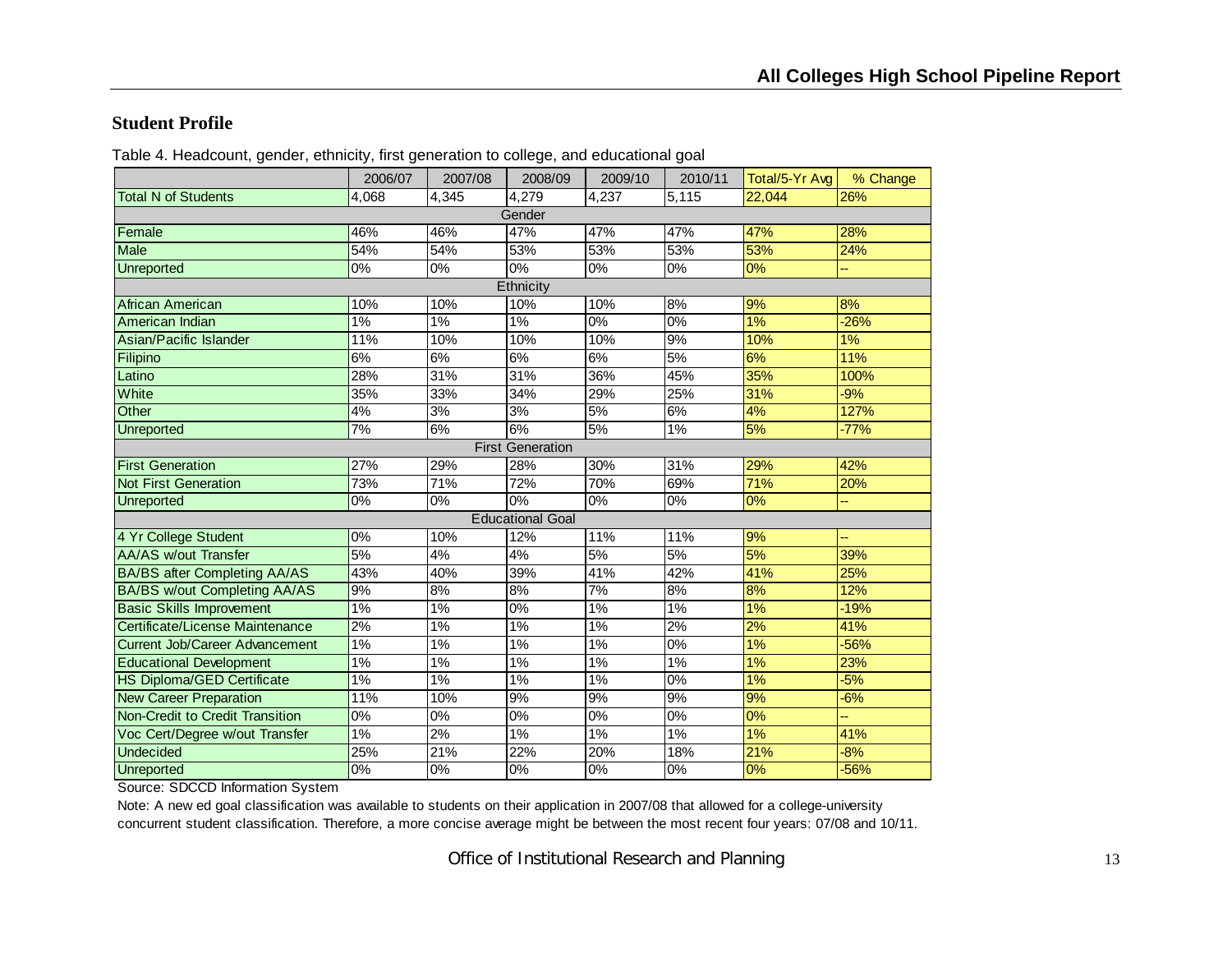## **Units Attempted/Earned**

Table 5. Units attempted by units earned

|                        |                |                       |                   | <b>Units Earned</b> |              |              |              |              |
|------------------------|----------------|-----------------------|-------------------|---------------------|--------------|--------------|--------------|--------------|
|                        |                |                       |                   | $0.1 - 2.9$         | $3.0 - 5.9$  | $6.0 - 8.9$  | $9.0 - 11.9$ | $12.0 +$     |
|                        |                |                       | 0 Units           | <b>Units</b>        | <b>Units</b> | <b>Units</b> | <b>Units</b> | <b>Units</b> |
|                        |                | 0.1 - 2.9 Units       | 21%               | 79%                 |              |              |              |              |
|                        |                | 3.0 - 5.9 Units       | 36%               | 3%                  | 61%          |              |              |              |
|                        | 2006/07        | 6.0 - 8.9 Units       | 29%               | 2%                  | 20%          | 49%          |              |              |
|                        |                | 9.0 - 11.9 Units      | 25%               | 2%                  | 14%          | 22%          | 37%          |              |
|                        |                | $12.0 +$ Units        | 11%               | 1%                  | 9%           | 12%          | 18%          | 49%          |
|                        |                | $0.1 - 2.9$ Units     | 19%               | 81%                 |              |              |              |              |
|                        |                | 3.0 - 5.9 Units       | 34%               | 2%                  | 64%          |              |              |              |
|                        | 2007/08        | 6.0 - 8.9 Units       | 29%               | 2%                  | 20%          | 49%          |              |              |
|                        |                | 9.0 - 11.9 Units      | 21%               | 2%                  | 18%          | 24%          | 36%          |              |
|                        |                | $12.0 +$ Units        | 11%               | $1\%$               | 8%           | 13%          | 19%          | 48%          |
|                        |                | 0.1 - 2.9 Units       | 20%               | 80%                 |              |              |              |              |
|                        |                | 3.0 - 5.9 Units       | 36%               | 3%                  | 61%          |              |              |              |
|                        | ଛ              | 6.0 - 8.9 Units       | 29%               | 2%                  | 21%          | 48%          |              |              |
| <b>Units Attempted</b> |                | 9.0 - 11.9 Units      | $\overline{18\%}$ | 2%                  | 18%          | 19%          | 43%          |              |
|                        |                | $12.0 +$ Units        | 9%                | 2%                  | 8%           | 12%          | 19%          | 50%          |
|                        |                | $0.1 - 2.9$ Units     | 24%               | 76%                 |              |              |              |              |
|                        | $\circ$        | 3.0 - 5.9 Units       | 30%               | 3%                  | 67%          |              |              |              |
|                        | 2009/          | 6.0 - 8.9 Units       | 27%               | 2%                  | 24%          | 46%          |              |              |
|                        |                | 9.0 - 11.9 Units      | 16%               | 3%                  | 17%          | 22%          | 42%          |              |
|                        |                | $12.0 +$ Units        | 9%                | $1\%$               | 8%           | 12%          | 20%          | 50%          |
|                        |                | 0.1 - 2.9 Units       | 22%               | 78%                 |              |              |              |              |
|                        |                | 3.0 - 5.9 Units       | $\overline{3}2\%$ | $\sqrt{2\%}$        | 66%          |              |              |              |
|                        | $\delta$       | 6.0 - 8.9 Units       | 26%               | 2%                  | 24%          | 48%          |              |              |
|                        | $\overline{5}$ | 9.0 - 11.9 Units      | 18%               | $\overline{2\%}$    | 17%          | 21%          | 42%          |              |
|                        |                | $12.0 +$ Units        | 8%                | 1%                  | 8%           | 11%          | 20%          | 52%          |
|                        |                | <b>5-Year Average</b> | ۰.                | 79%                 | 64%          | 48%          | 40%          | 50%          |
|                        |                | 5-Year % Change       | --                | 38%                 | 13%          | 7%           | 49%          | 47%          |

Source: SDCCD Information System

Note: Tutoring and non-graded courses were excluded. Percent change was based on counts.

Office of Institutional Research and Planning 14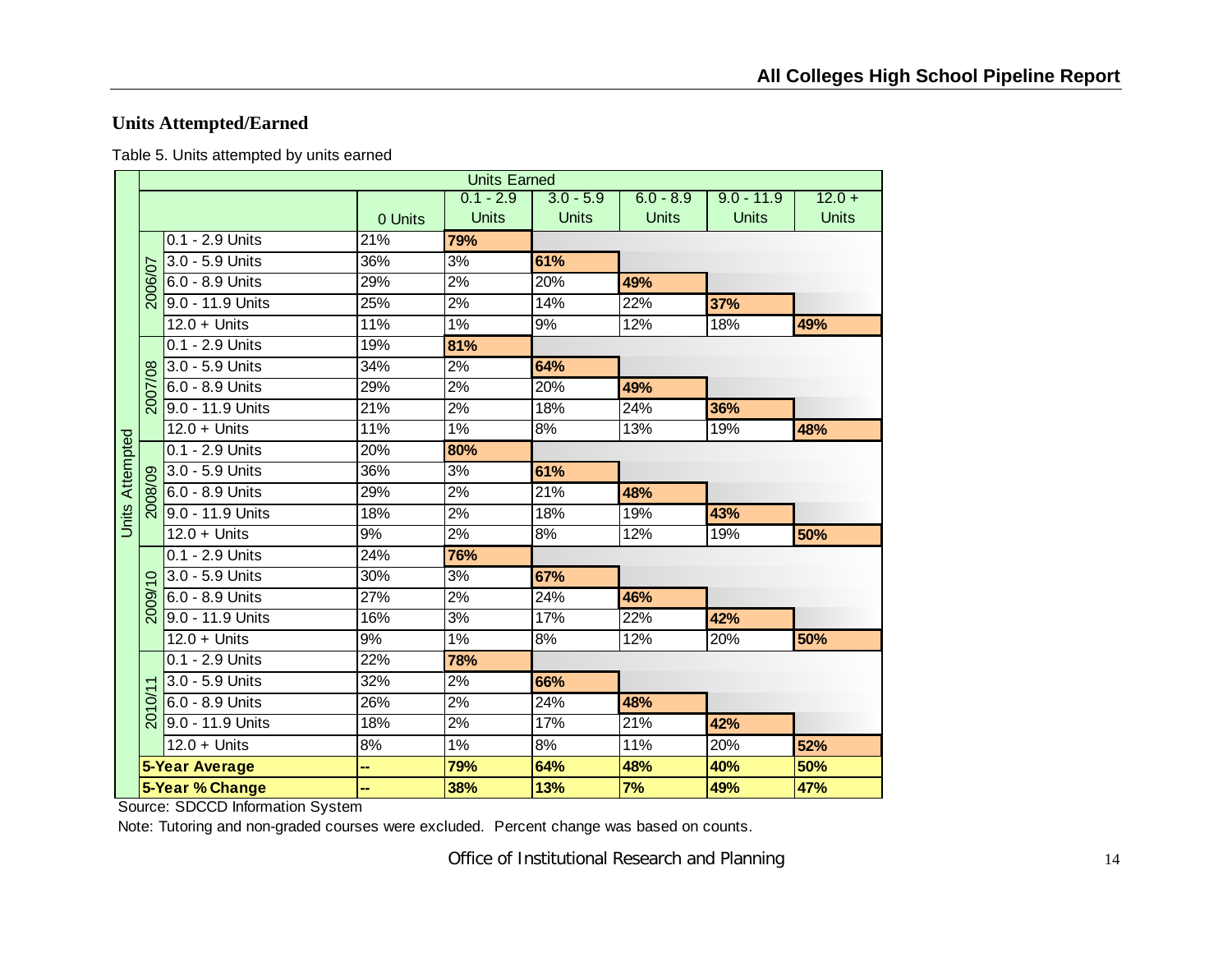#### **Persistence**

Table 6. Term and Annual persistence

| Total N / 5-yr Avg %   | 12,445 | 9,126 | 73% | 6,592                                                 | 53% |
|------------------------|--------|-------|-----|-------------------------------------------------------|-----|
| 2009                   | 2.677  | 2,078 | 78% | 1,550                                                 | 58% |
| 2008                   | 2,675  | 1,996 | 75% | 1,449                                                 | 54% |
| 2007                   | 2,673  | 1,925 | 72% | 1,346                                                 | 50% |
| 2006                   | 2,419  | 1,736 | 72% | 1,276                                                 | 53% |
| 2005                   | 2,001  | 1,391 | 70% | 971                                                   | 49% |
| <b>First Fall Term</b> |        |       |     | Persisted to Spring Term   Persisted to 2nd Fall Term |     |

Source: SDCCD Information System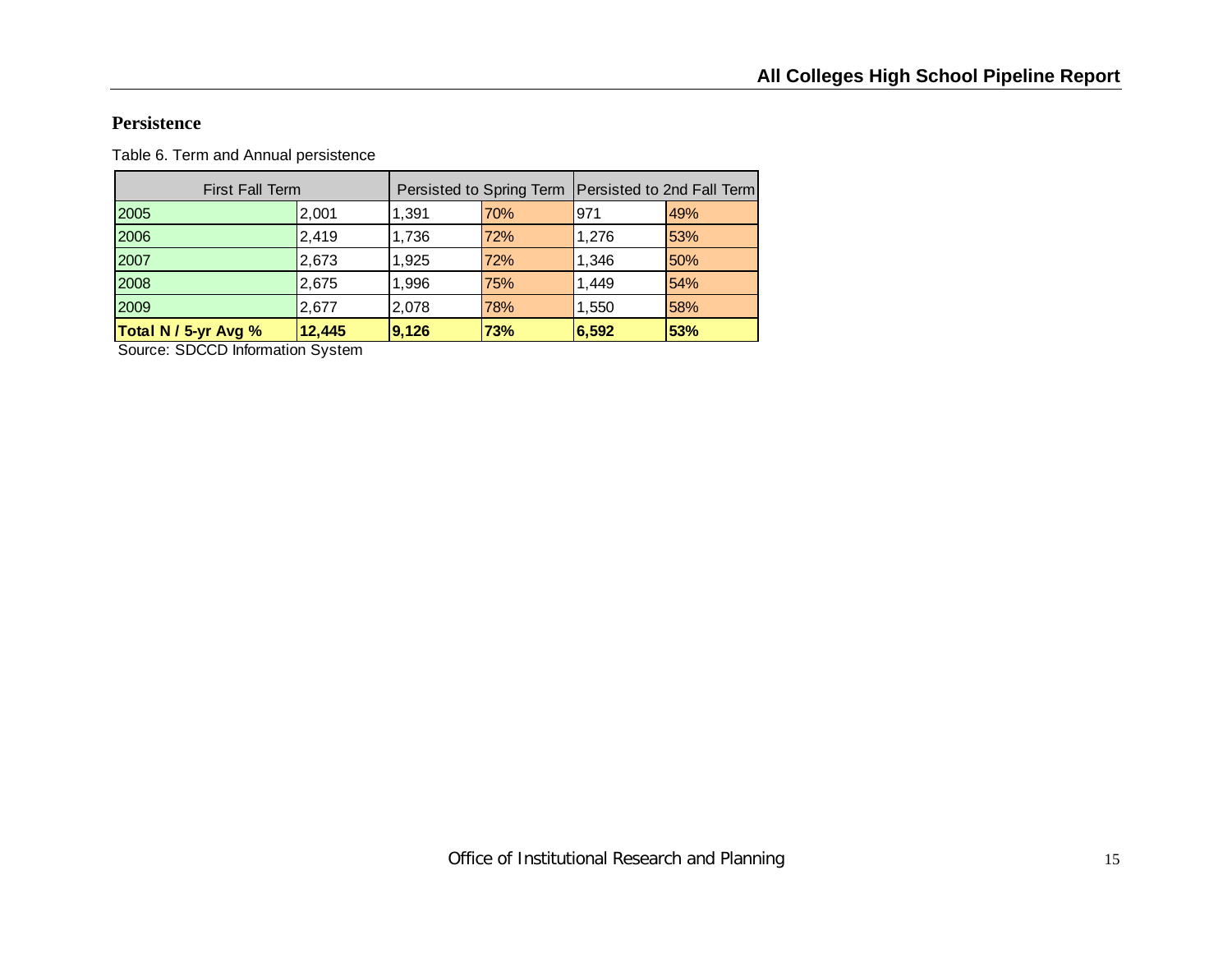## **Section III: College Placement of Incoming Students**

The assessment tests used in the San Diego Community College District help determine which levels of English and math courses would offer students the greatest opportunities for learning, academic challenge, and success. Students are encouraged to take the assessment tests as they matriculate in the college. This section summarizes which course levels (i.e., transfer level, Associate degree-level, basic skills, ESOL level 40, 30, etc.) **first-time to college high school graduates** qualified to enroll in for reading, writing, math, and ESOL courses based on their highest assessed score (see Tables 7-10).

Student placement trends are measured over 3 years, from 2008/09 to 2010/11 among students that applied to an SDCCD college (placement data are not tied to enrollment information). Note that changes were made within the English and math course sequences; however, **data are represented by current placement level categories**.

#### **Highlight of the Findings**

- A majority of the first-time to college high school graduates took the reading, writing, and math placement tests in 2010/11 (65%, 63%, and 65%, respectively; see Tables 7-9). Overall, across All Colleges, the percentages of students who took reading, writing, and math placement tests peaked in 2009/10 and then declined slightly in 2010/11.
- $\bullet$  In 2010/11 nearly half of the first-time to college high school graduates who took the reading placement test placed at the transfer/Associate level (49%; comparable to the 3-year average of 49%; see Table 7), while the majority of first-time to college high school graduates who took the writing placement test placed at basic skills (66%; comparable to the 3-year average of 65%; see Table 8).
- $\bullet$  The majority of first-time to college high school graduates who took the math placement test in 2010/11 placed at basic skills (67%; comparable to the 3-year average of 66%; see Table 9).
- $\bullet$  In 2010/11, among first-time to college high school graduates who took the ESOL placement test, half of the students (51%) placed two to three levels below English transfer level (ESOL levels 30 and 40), which is lower than the 3-year average of 54% (see Table 10).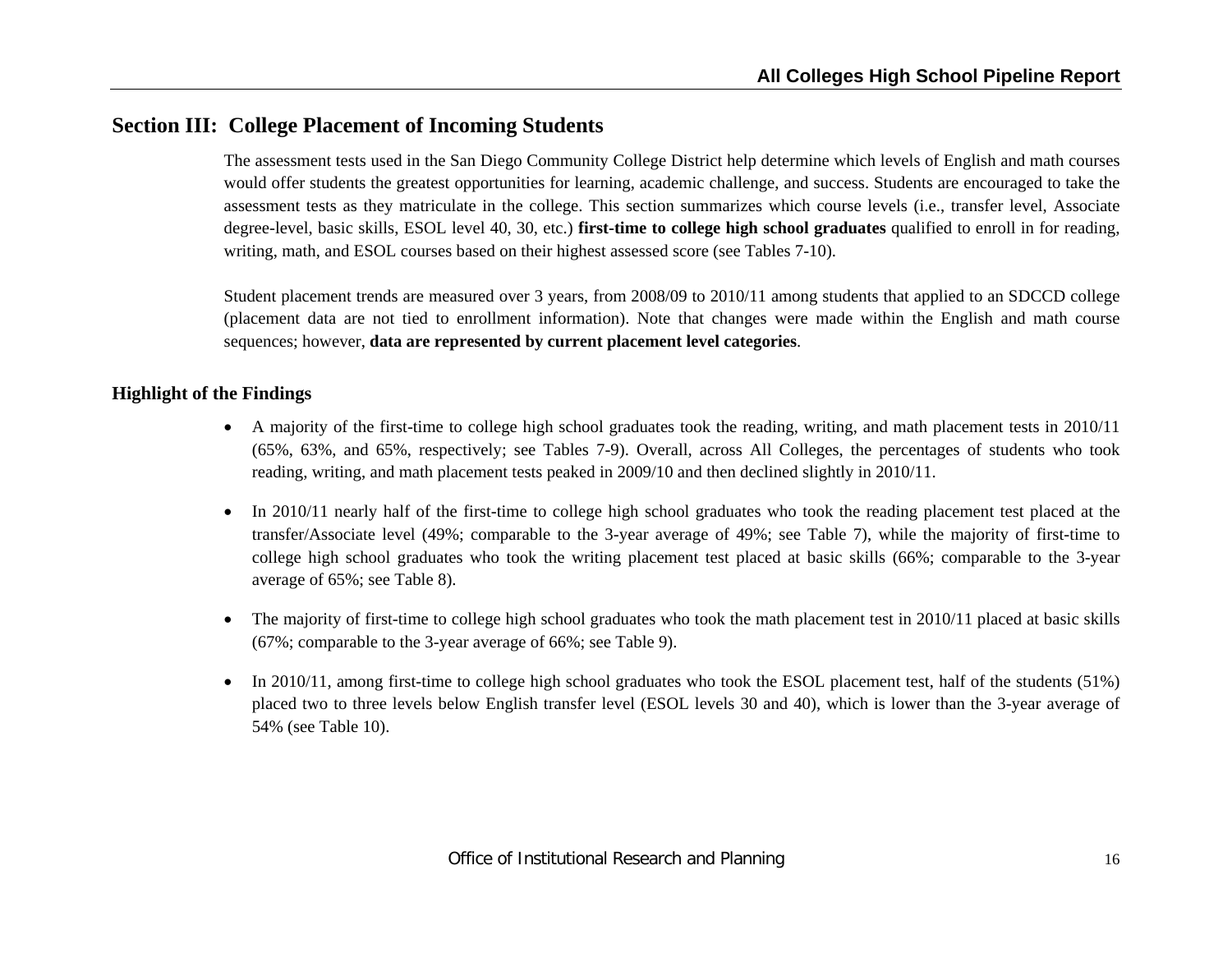## **Reading and Writing Placement**

#### Table 7. Reading placement

|                                         |                                 |       | 2008/09 |       | 2009/10 |       | 2010/11 |                | 2008/09 - 2010/11 |          |
|-----------------------------------------|---------------------------------|-------|---------|-------|---------|-------|---------|----------------|-------------------|----------|
|                                         |                                 | N     | %       | N     | %       | N     | %       | <b>Total N</b> | 3-Yr Avg          | % Change |
|                                         | <b>Total Tested</b>             | 3,292 | 62%     | 3,525 | 67%     | 4,068 | 65%     | 10,885         | 65%               | 24%      |
| No-Test<br>Test/                        | No Placement                    | 2,021 | 38%     | 1,713 | 33%     | 2,211 | 35%     | 5,945          | 35%               | 9%       |
|                                         | <b>Total Students</b>           | 5,313 | 100%    | 5,238 | 100%    | 6,279 | 100%    | 16,830         | 100%              | 18%      |
|                                         |                                 |       |         |       |         |       |         |                |                   |          |
| ৳<br>Who<br>est                         | <b>Transfer/Associate Level</b> | .599  | 49%     | 1,686 | 48%     | 2,010 | 49%     | 5,295          | 49%               | 26%      |
|                                         | <b>Basic Skills</b>             | 1,301 | 40%     | 1,419 | 40%     | 1,585 | 39%     | 4,305          | 40%               | 22%      |
| σ                                       | <b>Need English Advising</b>    | 311   | 9%      | 303   | 9%      | 363   | 9%      | 977            | 9%                | 17%      |
| Distribution<br><b>Students</b><br>Took | <b>Take ESOL Test</b>           | 81    | 2%      | 117   | 3%      | 110   | 3%      | 308            | 3%                | 36%      |
|                                         | <b>Total Tested</b>             | 3,292 | 100%    | 3,525 | 100%    | 4,068 | 100%    | 10,885         | 100%              | 24%      |

Source: SDCCD Information System

#### Table 8. Writing placement

|                                         |                                 |       | 2008/09 |       | 2009/10 | 2010/11 |      |                | 2008/09 - 2010/11 |          |
|-----------------------------------------|---------------------------------|-------|---------|-------|---------|---------|------|----------------|-------------------|----------|
|                                         |                                 | N     | %       | N     | %       | N       | %    | <b>Total N</b> | 3-Yr Avg          | % Change |
|                                         | <b>Total Tested</b>             | 3,291 | 62%     | 3,526 | 67%     | 3,953   | 63%  | 10,770         | 64%               | 20%      |
| No-Test<br>Test/                        | No Placement                    | 2,022 | 38%     | 1,712 | 33%     | 2,326   | 37%  | 6,060          | 36%               | 15%      |
|                                         | <b>Total Students</b>           | 5,313 | 100%    | 5,238 | 100%    | 6,279   | 100% | 16,830         | 100%              | 18%      |
| $\overline{\sigma}$                     | <b>Transfer/Associate Level</b> | 765   | 23%     | 826   | 23%     | 896     | 23%  | 2,487          | 23%               | 17%      |
| <b>MW</b><br>Test                       | <b>Basic Skills</b>             | 2,133 | 65%     | 2,279 | 65%     | 2,593   | 66%  | 7,005          | 65%               | 22%      |
| σ                                       | <b>Need English Advising</b>    | 312   | 9%      | 303   | 9%      | 359     | 9%   | 974            | 9%                | 15%      |
| Distribution<br><b>Students</b><br>Took | <b>Take ESOL Test</b>           | 81    | 2%      | 118   | 3%      | 105     | 3%   | 304            | 3%                | 30%      |
|                                         | <b>Total Tested</b>             | 3,291 | 100%    | 3,526 | 100%    | 3,953   | 100% | 10,770         | 100%              | 20%      |

Source: SDCCD Information System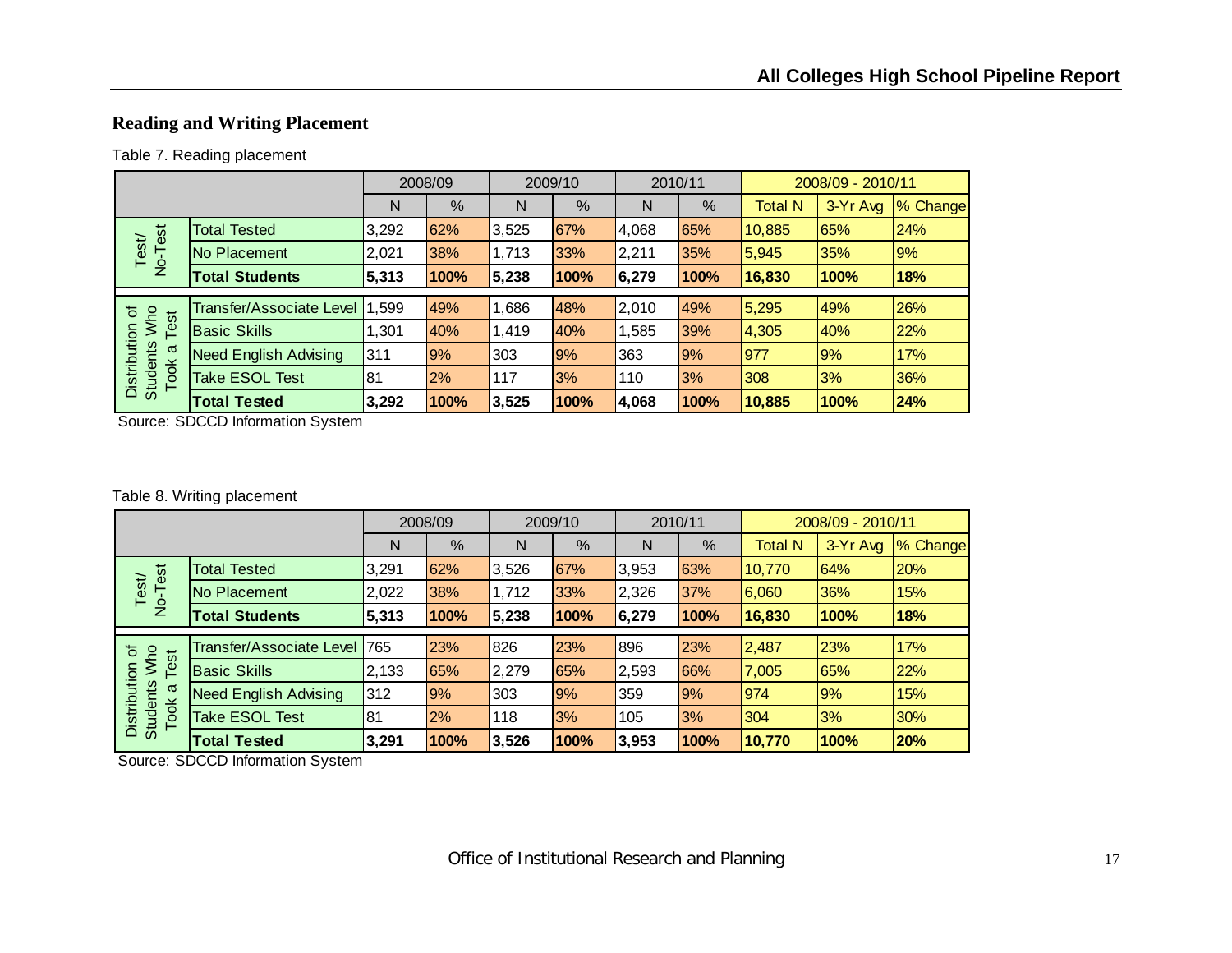#### **Math Placement**

Table 9. Math placement

|                                         |                        |       | 2008/09 |       | 2009/10 |       | 2010/11 |                | 2008/09 - 2010/11 |          |
|-----------------------------------------|------------------------|-------|---------|-------|---------|-------|---------|----------------|-------------------|----------|
|                                         |                        | N     | %       | N     | %       | N     | %       | <b>Total N</b> | 3-Yr Avg          | % Change |
| est                                     | <b>Total Tested</b>    | 3,309 | 62%     | 3,533 | 67%     | 4,081 | 65%     | 10,923         | 65%               | 23%      |
| Test/<br>No-T                           | No Placement           | 2,004 | 38%     | 1,705 | 33%     | 2,198 | 35%     | 15,907         | 35%               | 10%      |
|                                         | <b>Total Students</b>  | 5,313 | 100%    | 5,238 | 100%    | 6,279 | 100%    | 16,830         | 100%              | 18%      |
|                                         |                        |       |         |       |         |       |         |                |                   |          |
| <b>MW</b><br>৳<br>est                   | <b>Transfer Level</b>  | 596   | 18%     | 634   | 18%     | 817   | 20%     | 2,047          | 19%               | 37%      |
| ⊢                                       | <b>Associate Level</b> | 448   | 14%     | 466   | 13%     | 511   | 13%     | 1,425          | 13%               | 14%      |
| σ                                       | <b>Basic Skills</b>    | 2,166 | 65%     | 2,325 | 66%     | 2,736 | 67%     | 7,227          | 66%               | 26%      |
| Distribution<br><b>Students</b><br>Took | Take Algebra Test      | 99    | 3%      | 108   | 3%      | 17    | 0%      | 224            | 2%                | $-83%$   |
|                                         | <b>Total Tested</b>    | 3,309 | 100%    | 3,533 | 100%    | 4,081 | 100%    | 10,923         | 100%              | 23%      |

Source: SDCCD Information System

#### **ESOL Placement**

Table 10. ESOL placement

|                                         |                       |       | 2008/09 |       | 2009/10    |       | 2010/11 |                | 2008/09 - 2010/11 |          |
|-----------------------------------------|-----------------------|-------|---------|-------|------------|-------|---------|----------------|-------------------|----------|
|                                         |                       | N     | %       | N     | %          | N     | %       | <b>Total N</b> | 3-Yr Avg          | % Change |
|                                         | <b>Total Tested</b>   | 145   | 3%      | 139   | 3%         | 161   | 3%      | 445            | 3%                | 11%      |
| No-Test<br>Test/                        | No Placement          | 5,168 | 97%     | 5,099 | 97%        | 6,118 | 97%     | 16,385         | 97%               | 18%      |
|                                         | <b>Total Students</b> | 5,313 | 100%    | 5,238 | 100%       | 6,279 | 100%    | 16,830         | 100%              | 18%      |
|                                         |                       |       |         |       |            |       |         |                |                   |          |
| Who<br>৳                                | Level 40              | 27    | 19%     | 37    | 27%        | 30    | 19%     | 94             | 21%               | 11%      |
| Test                                    | Level 30              | 46    | 32%     | 48    | 35%        | 52    | 32%     | 146            | 33%               | 13%      |
| ω                                       | Level 20              | 31    | 21%     | 28    | <b>20%</b> | 37    | 23%     | 96             | 22%               | 19%      |
| Distribution<br><b>Students</b><br>Took | Level 19              | 41    | 28%     | 26    | 19%        | 42    | 26%     | 109            | 24%               | 2%       |
|                                         | <b>Total Tested</b>   | 145   | 100%    | 139   | 100%       | 161   | 100%    | 445            | 100%              | 11%      |

Source: SDCCD Information System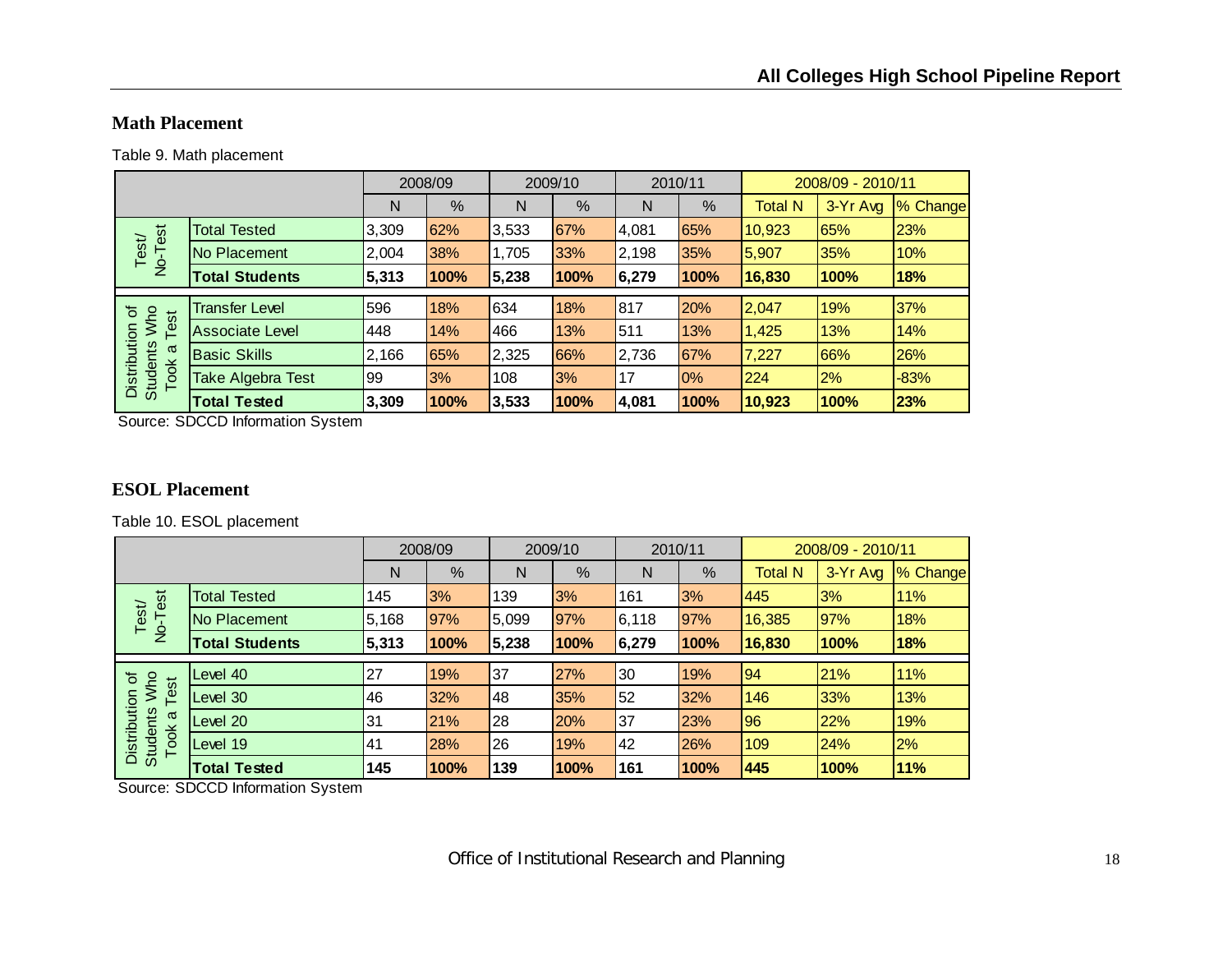## **Section IV: Course Enrollment by Placement**

This section longitudinally tracks English and math enrollments by placement level among three **first-time to college high school graduate** cohorts (Fall 2008, 2009, and 2010). Please see table notes for additional details about the cohort parameters (see Tables 11 and 12). Note that changes were made within the English and math course sequences; however, **data are represented by current placement level categories**.

#### **Highlight of the Findings**

- By the end of their first year at an SDCCD college, more than two-thirds (69%) of the 2010/11 first-time to college high school graduates who earned a transfer/Associate level English placement, enrolled in a matriculating English course (comparable to the 3-year average of 70%; see Table 11). In 2010/11, 43% of the students who placed at the transfer/Associate level and enrolled in an English course, did so at their placement level.
- 0 Among first-time to college high school graduates who earned a basic skills level reading or writing placement in 2010/11, two-thirds (68%) enrolled in a matriculating English course at their placement level by the end of their first year at an SDCCD college (less than the 3-year average of 71%; see Table 11).
- $\bullet$  In 2010/11, by the end of their first year at an SDCCD college, nearly three-fourths (73%) of first-time to college high school graduates who earned a transfer level math placement, enrolled in a matriculating math course (comparable to the 3-year average of 74%; see Table 12). Over two-thirds (69%) of those who earned an Associate level math placement, enrolled in a matriculating math course (less than the 3-year average of 73%). In 2010/11, of the students who placed at the transfer or Associate levels and enrolled in a math course, nearly all (98%) took a course at their placement level.
- 0 Among first-time to college high school graduates who earned a basic skills level math placement in 2010/11, nearly threefourths (72%) enrolled in a matriculating math course at their placement level by the end of their first year at an SDCCD college (comparable to the 3-year average of 71%; see Table 12).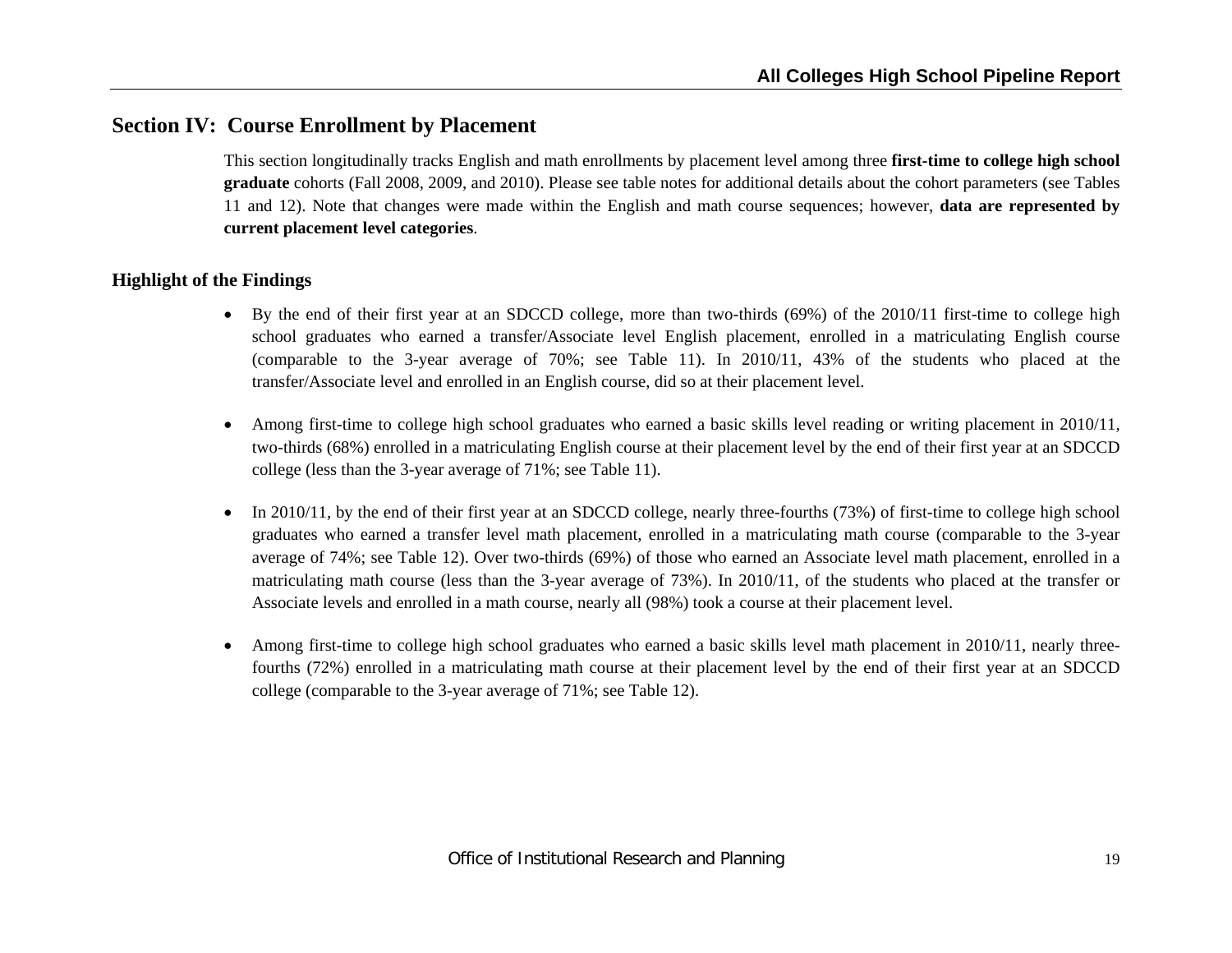#### **English and Math Course Enrollment by Placement Level**

|                                  | Fall 08 | <b>Total enrolled</b><br>2008/09 |            | Fall 09     | <b>Total enrolled</b> |      | Fall 10         | <b>Total enrolled</b> |      | All          | <b>Total enrolled</b> |               |
|----------------------------------|---------|----------------------------------|------------|-------------|-----------------------|------|-----------------|-----------------------|------|--------------|-----------------------|---------------|
|                                  | cohort  |                                  |            | cohort      | 2009/10               |      | cohort          | 2010/11               |      | cohorts      | 2008/09-2010/11       |               |
|                                  | N       | N                                | $\%$       | N           | N                     | $\%$ | N               | N                     | $\%$ | N            | N                     | $\frac{9}{6}$ |
| Transfer/Associate Level         | .098    | 1790                             | <b>72%</b> | 1,151       | 797                   | 69%  | ,392            | 1960                  | 69%  | 3,641        | 12.547                | <b>70%</b>    |
| <b>Basic Skills</b>              | 704     | 517                              | 73%        | <b>1754</b> | 540                   | 72%  | 879             | 1602                  | 68%  | <b>2.337</b> | 1.659                 | 71%           |
| Take ESOL Test/Need Advising 214 |         | 135                              | <b>63%</b> | $\vert$ 227 | 119                   | 52%  | $\parallel$ 248 | 126                   | 51%  | 689          | 1380                  | <b>55%</b>    |
| <b>Total Count/Avg %</b>         | '2,016  | 1,442                            | 72%        | 2,132       | ,456                  | 68%  | $\vert$ 2,519   | 1,688                 | 67%  | $\ 6,667$    | 4,586                 | 69%           |

Table 11. English course enrollment by placement level

Source: SDCCD Information System

Note 1: Only English courses that are part of the matriculating course sequence are included: ENGL042, ENGL043, ENGL048, ENGL049, ENGL101, ENGL105, or ENGL 205.

Note 2: The cohort is organized by English placement level which is based on the reading and writing assessment tests. For students who did not score in the same placement level on both the reading and writing tests, English placement level is measured at the highest placement (24% in Fall 2008, 25% in Fall 2009, and 24% in Fall 2010 placed at different levels).

Note 3: The cohorts consist of first-time high school graduates enrolled in Fall 2008, Fall 2009, or Fall 2010 as of official census. Only students that received a letter grade are counted in the enrollments. Students are tracked through the first three terms they may enroll in: fall, spring, and summer. Note that Summer 2011 enrollments are not yet available and therefore not included. However, due to the reduction in course offerings in Summer 2011 the exclusion would not significantly impact the findings.

Note 4: **Among students who placed at the transfer/Associate level, course enrollment was measured at or below their placement level.** In 2008/09, 2009/10, and 2010/11 less than half of the students who placed at the transfer/Associate level and took at least one English course, took a course at their placement level (47%, 46%, and 43%, respectively). **For those students who placed at the basic skills level, course enrollment was measured at their placement level. For those students who placed below basic skills, course enrollment was measured at any placement level.** Among students that placed below basic skills and enrolled in at least one English course, almost all enrolled in basic skills courses (98% in 2008/09, 100% in 2009/10, and 98% in 2010/11).